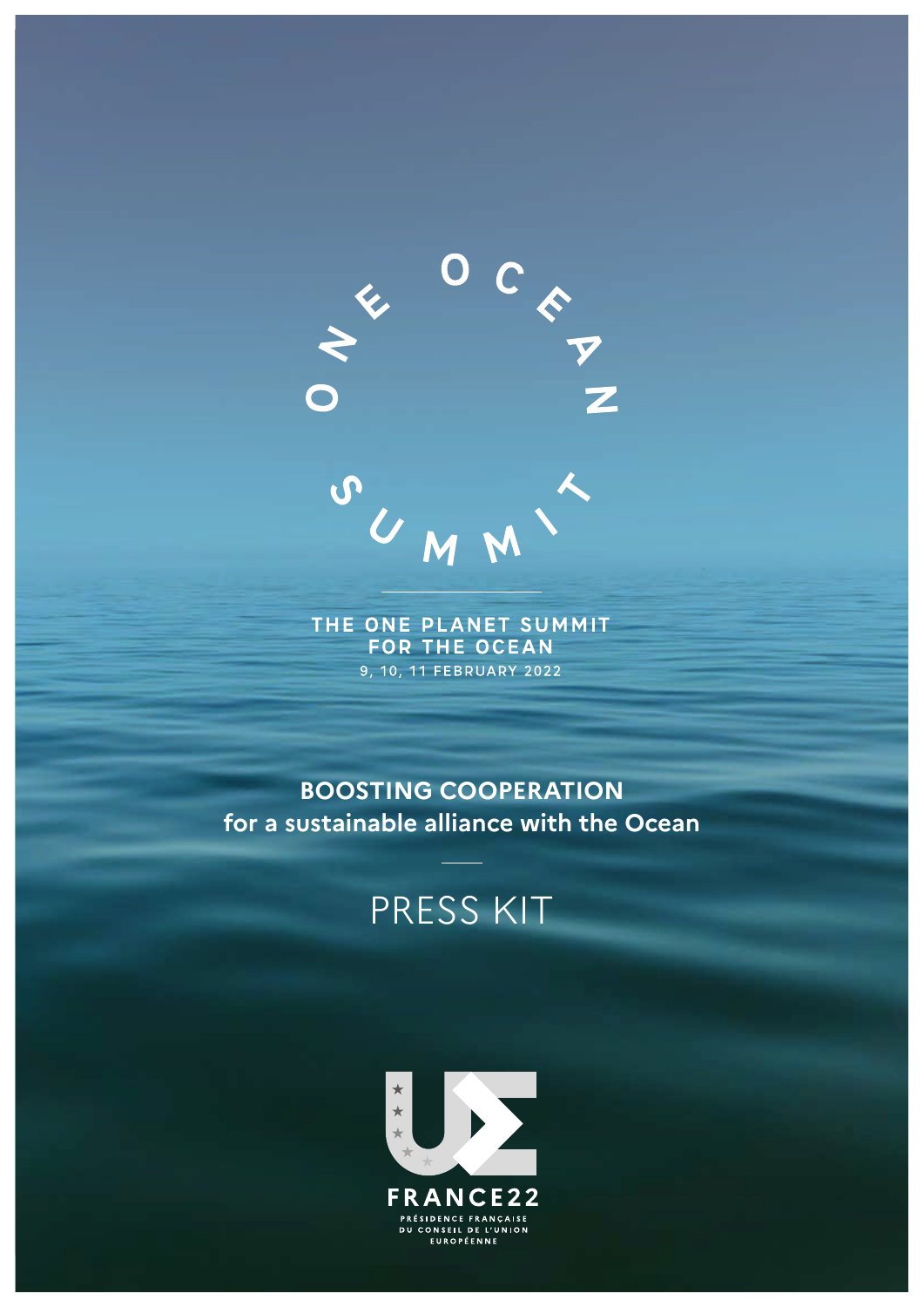

# CONTENT

| <b>MESSAGE FROM THE PRESIDENT</b><br><b>OF FRANCE</b>     | p. 3           |
|-----------------------------------------------------------|----------------|
| <b>ONE OCEAN SUMMIT</b>                                   | p. 4           |
| <b>AMBASSADORS COMMITTED</b><br>TO THE WORLD OCEAN SUMMIT | p. 8           |
| <b>ONE OCEAN SUMMIT PROGRAMME</b>                         | p. 10          |
| <b>WORKSHOPS AND FORUMS</b><br><b>WORKSHOPS</b>           | p. 11<br>p. 11 |
| <b>FORUMS</b>                                             | p. 14          |
| <b>BREST EVENTS</b>                                       | p. 20          |
| <b>PRESS CONTACTS</b>                                     | p. 24          |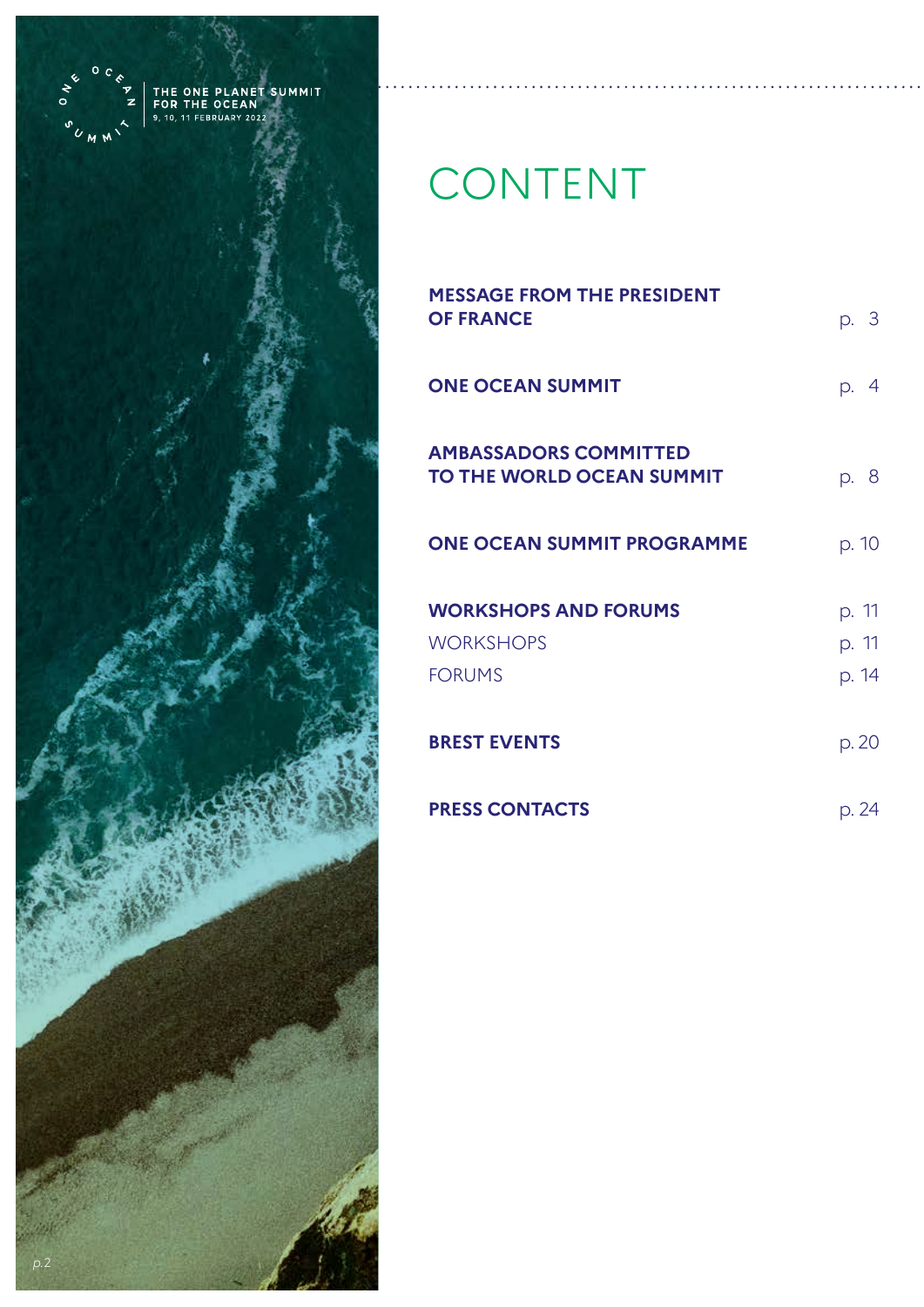# MESSAGE FROM THE PRESIDENT OF FRANCE

# THE BREST COMMITMENTS

In a few days, the city of Brest will be in the vanguard of international action in favour of the preservation of oceans around the globe. At the One Ocean Summit, France together with its most committed international partners will revitalise with ambition and fervour the international Ocean agenda that had been left on hold for the two years of the health crisis. My wish is therefore that this unique event can give a new impulse to start this new year that will be decisive to curb the deterioration of our seas, of all our oceans that account for nearly three quarters of our planet's surface.

This Summit is organised in the context of the French Presidency of the European Union Council and is intended to reassert the place of the Ocean at the core of the new European model of sustainable growth that we are striving to achieve: a Europe, as the maritime world leader, more sovereign, more socially responsible, more humane, more digital, and bluer; a Europe at the heart of Ocean science, reasserting its essential role as balance of power in international Ocean governance.

The Ocean was the cradle of life on Earth, and is still a crucial keystone today, at the crossroads of the major ecological equilibriums keeping our planet liveable. This is why I have decided to dedicate this special edition of the One Planet Summit to the Ocean, in all of its dimensions. Only a coordinated approach can ensure our success, by addressing the full scope of marine challenges: climate, biodiversity, combating pollution, fighting illegal fisheries and overfishing, blue economy, scientific knowledge and Ocean stewardship.

This Summit should also enable us to support the upcoming challenges, to build together a new global framework for biodiversity, and after a decade of talks, to sign at long last an efficient treaty to preserve biodiversity on the high seas.

The One Ocean Summit will be of unprecedented scope, bringing together for three days hundreds of stakeholders from the entire world in an effort to improve global cooperation and action. The discussions will fuel the high-level session attended by government leaders, institutional officials, business leaders and civil society personalities, among the most determined and committed players in favour of the Ocean, all of whom have worked jointly on repeated occasions to find concerted and tangible responses to the various oceanic challenges we are facing. This One Ocean Summit will be a Summit of commitments.

The Brest Commitments constitute a first step in our response to the obligation we have to restore and preserve durably the extraordinary yet fragile life of our oceans.

> **Emmanuel Macron,** President of the French Republic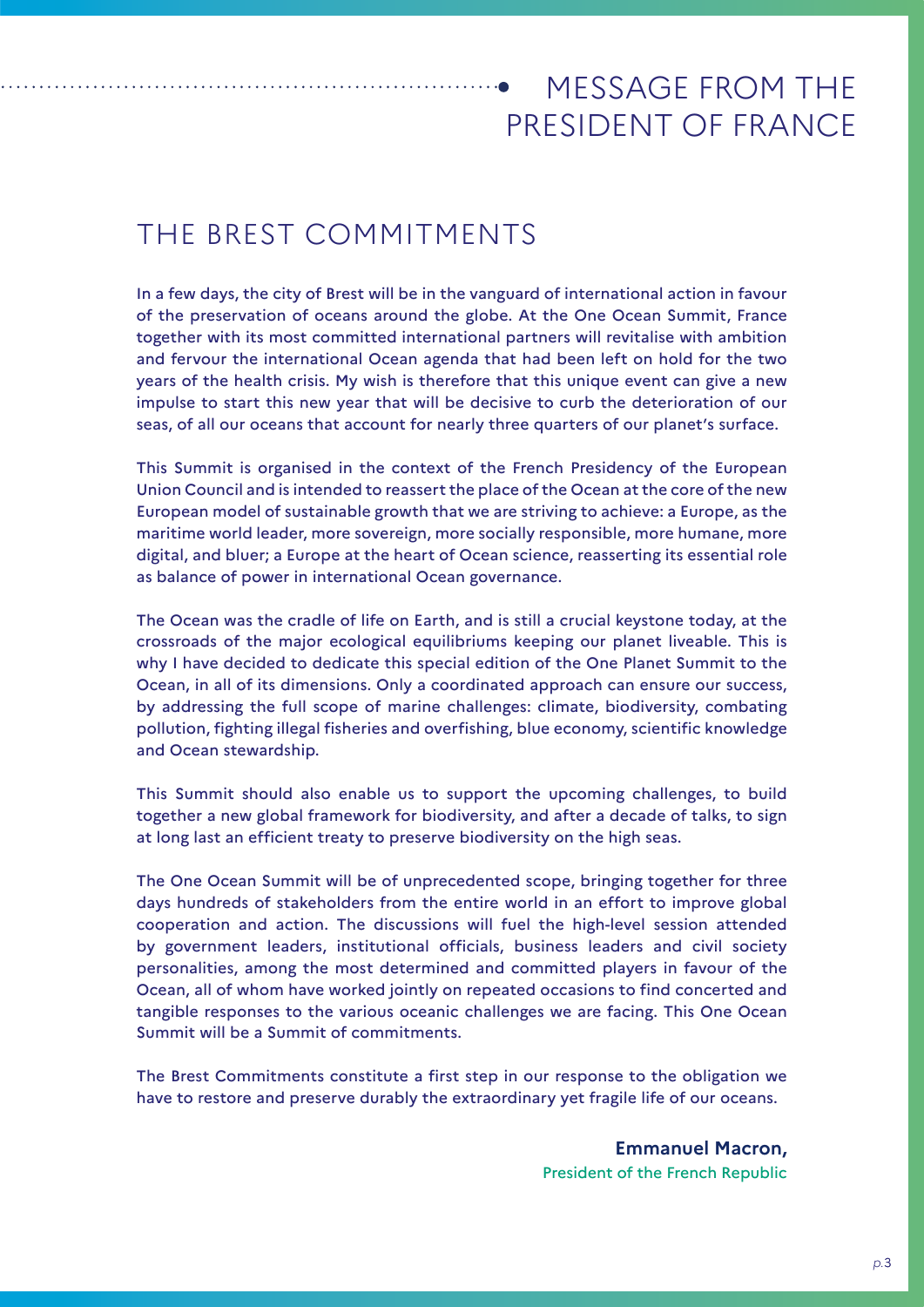**THE ONE PLANET SUMMIT FOR THE OCEAN** 9, 10, 11 FEBRUARY 2022

 $\bullet$ ь.



### **SUPPORTING AND AMPLIFYING**  INTERNATIONAL ACTION IN FAVOUR OF THE OCEAN

The Ocean covers more than 70% of the surface of our planet, yet too often remains on the sidelines of major international events devoted to climate or biodiversity. The Ocean is a regulator of major environmental balances, and climate in particular, a provider of resources, an important enabler of trade, an essential vector of exchanges and links between nations and human communities. But the Ocean is now seriously threatened by climate change, pollution and overexploitation of marine resources.

It is crucial to act now to avoid reaching a point of no-return in the ongoing deterioration of our oceans. **To this purpose, the One Planet Summit dedicated to the Ocean will be held in Brest on 9-11 February 2022, at the initiative of the President of the French Republic, in the context of the French Presidency of the Council of the European Union.** The One Ocean Summit will give a powerful political impulse to the international agenda on marine challenges, particularly to

support the multilateral talks impacting the Ocean, and fuel the next UN Ocean Conference (Lisbon in late June 2022).

It will provide the opportunity to reassert the place of the Ocean at the core of challenges in today's and tomorrow's Europe. Using the Ocean as an example, we will illustrate what could be the new European growth model: a bluer Europe, the maritime world leader, more sovereign, more digital, more socially responsible, more humane; a Europe reasserting its essential role as balance of power in international Ocean governance, to improve our knowledge and develop a sustainable Blue Economy; a Europe playing a full-fledged role in mobilising the international community in favour of the Ocean in 2022.

Beyond official speeches, the goal of the One Ocean Summit is to translate our shared responsibility to protect the Ocean, our global commons, into tangible commitments and actions, and raise the collective level of ambition of the international community on marine issues.

This first One Ocean Summit (OOS) is organised in cooperation with the United Nations and the World Bank, along with numerous other private and public partners.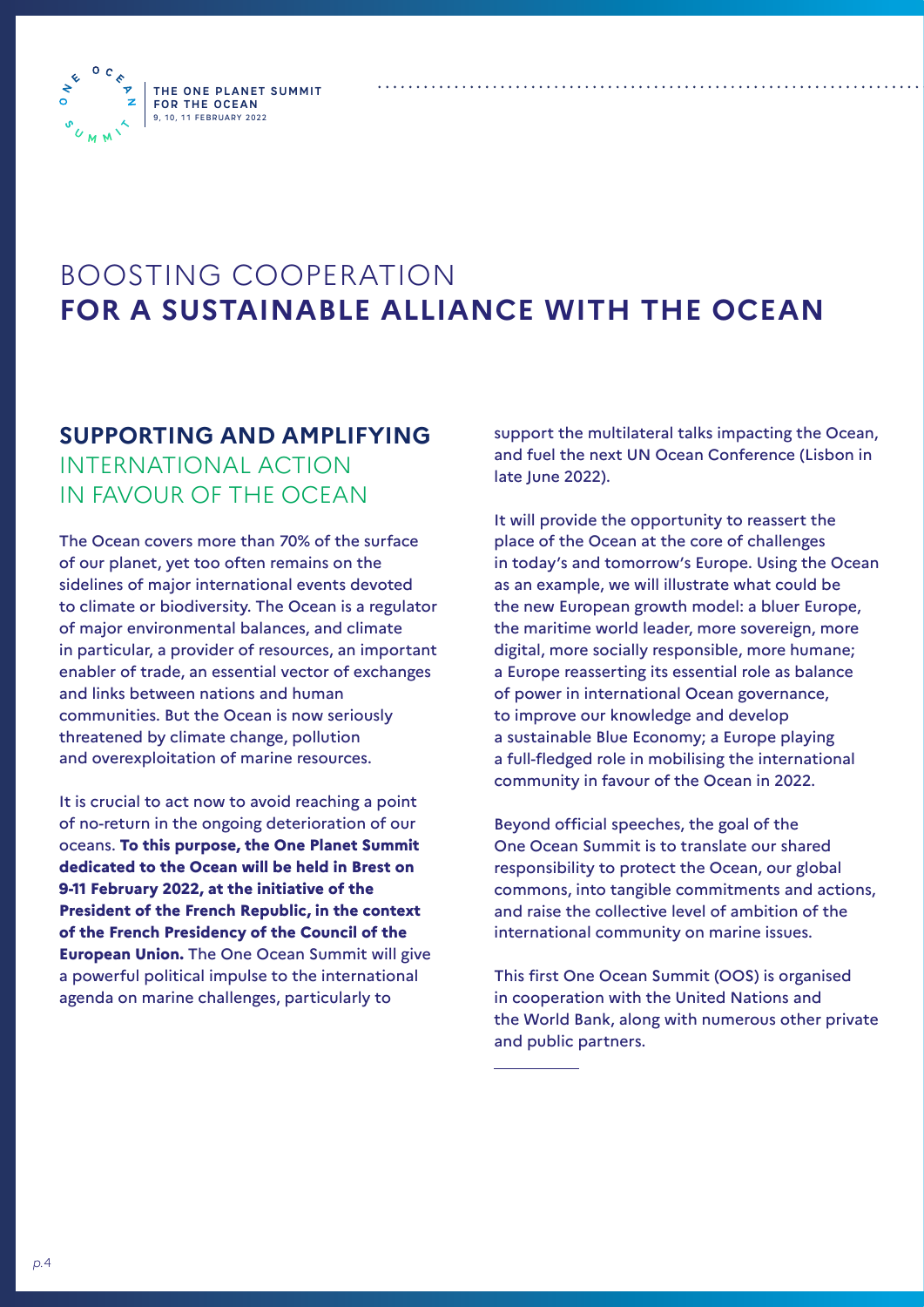# ONE OCEAN SUMMIT

### **ENGAGING**  THE INTERNATIONAL MARITIME COMMUNITY

On 9 and 10 February, **more than thirty events** will be held ahead of the high-level session, forming a creative symposium intended to amplify action plans for the Ocean, and rekindle hope and ambition, by mobilising all key stakeholders: scientists, practitioners, multilateral players, government leaders, and local government officials, while ensuring parity, geographic diversity and youth inclusion.

These international debates on the Ocean will enable us to share knowledge and compare approaches; **The One Ocean Summit workshops will propose potential avenues to take tangible action in response to the major maritime challenges.**  The workshops will be organised in hybrid format (in-person and online) and will each last an hour and a half. Reports and recommendations will be drafted and presented to the political leaders at the high-level session on 11 February.

**Other events will enrich the programme of this Summit of international scope where over seven hundred participants and speakers are expected from all over the world:** meetings of elected officials from large port cities, parliament members, harbour officials, representatives from international Ocean heritage museums. A One Ocean Summit University will be organised at the initiative of Brest Ocean Campus.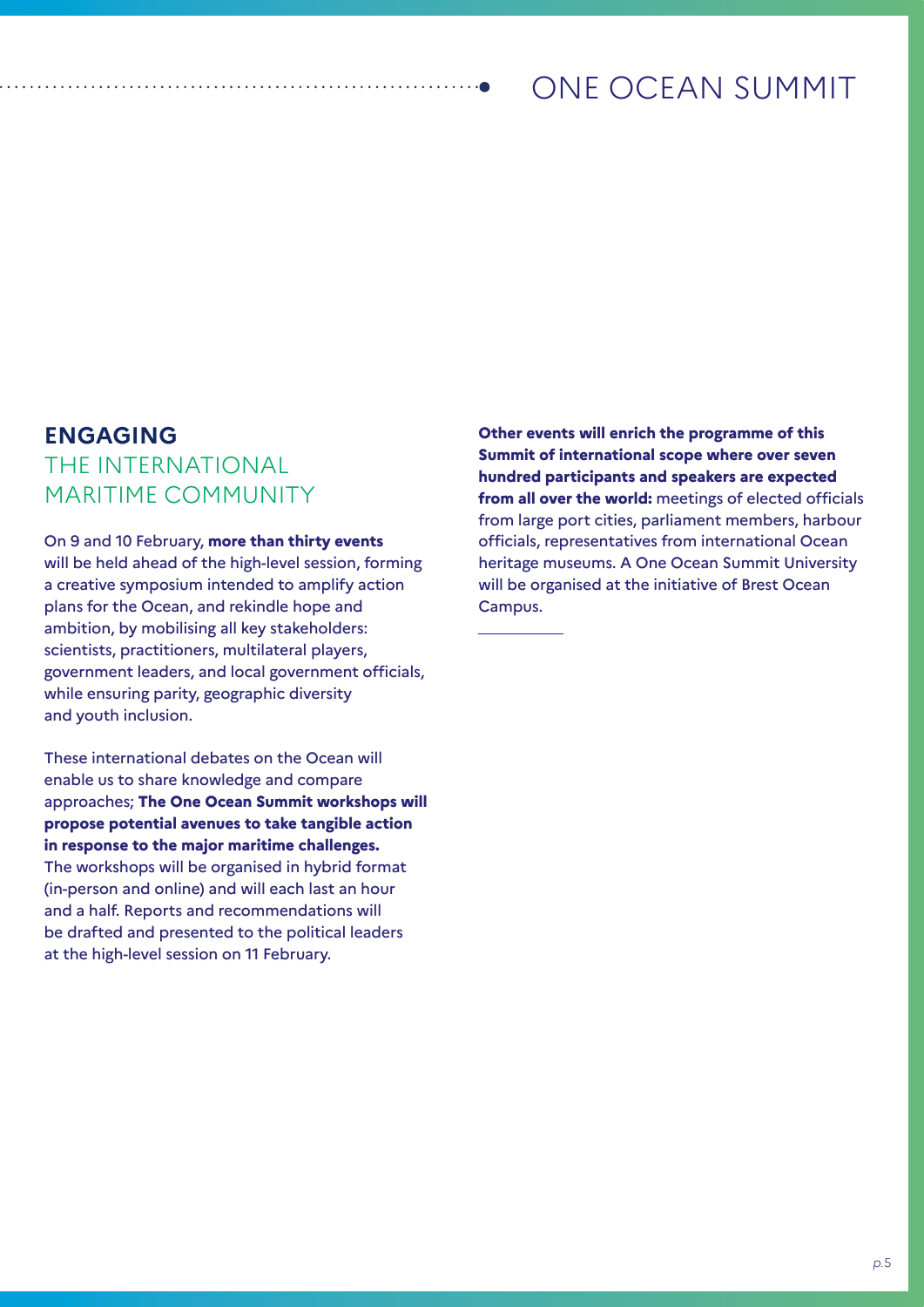

THE OCEA 11 FFRDUADY

### **TAKING ACTION**  AGAINST THREATS TO THE OCEAN

**On Friday 11 February, the high-level segment of the One Ocean Summit** will bring together a small but determined number of Heads of State and Government, officials from multilateral institutions, business leaders, public policy-makers, and civil society leaders, who will make ambitious commitments. Several important initiatives will be launched on that occasion.

#### Protecting marine resources and biodiversity

The One Ocean Summit will contribute to Ocean protection and restoration, by fostering the convergence of approaches to climate, biodiversity and Ocean agendas. It should among other enable the science-based creation or bolstering of the global network of marine protected areas, particularly in the most sensitive areas such as the southern and tropical oceans or the Mediterranean sea. It will launch a political initiative calling for a speedy and ambitious conclusion of the UN talks on marine biodiversity on the high seas (BBNJ, or "Biodiversity Beyond National Jurisdiction" global agreement). The Summit will also propose tangible measures on the protection of vulnerable marine species, and the reinforcement of sustainable fisheries. It is intended to contribute to shoring up the legal instruments needed to fight illegal, unreported and unregulated (IUU) fishing (IMO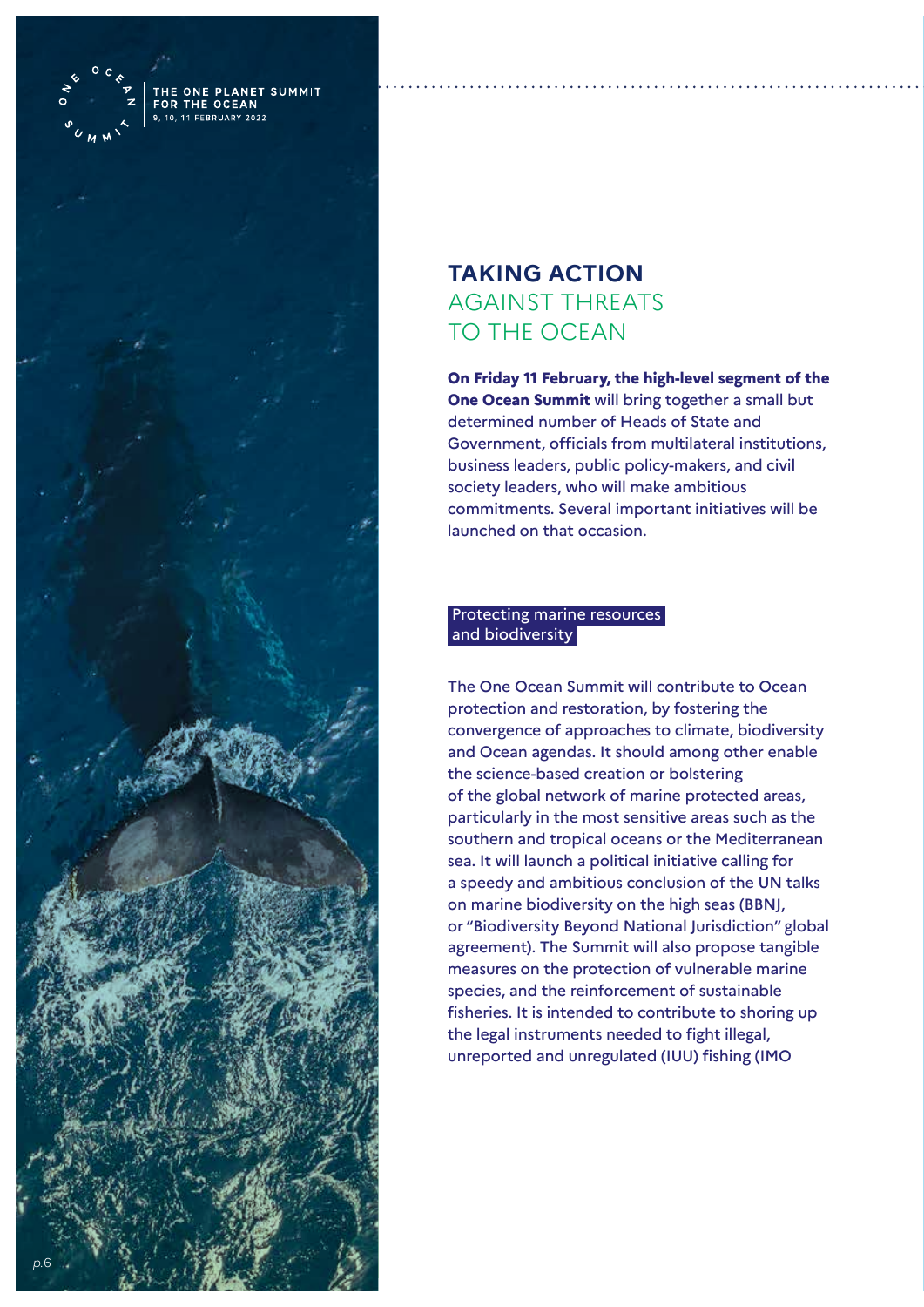## ONE OCEAN SUMMIT

Cape Town Agreement on Fishing Vessel Safety and FAO Port State Measures Agreement), or to the development of monitoring and reporting tools for the surveillance of fishing activities, particularly on the high seas and in Marine Protected Areas.

Biodiversity Framework. New initiatives taken by public and private players will speed up investments in the protection and restoration of "Blue Carbon" ecosystems, like mangroves, which help rebuild fish populations, and act as a protective rampart against rising sea level.

#### Combating pollution, in particular from plastics

Human activities on land are the primary source of impacts damaging the Ocean and the entire hydrosphere: protecting marine ecosystems therefore requires changing our modes of production and consumption, and first and foremost accelerating the fight against plastic pollution. The One Ocean Summit will advocate for negotiations on the adoption of an international agreement on plastics binding governments to reduce the use of plastics and manage their lifecycle according to principles of circular economy.

#### Improving Ocean governance

As we celebrate this year the 40<sup>th</sup> anniversary of the UN Convention on the Law of the Sea (UNCLOS) signed in Montego Bay, the Ocean remains a new frontier for issues of extending cooperation and international law, and the scene of increasingly acute tensions. The Brest Summit should be an opportunity to revive the ambition of a concerted governance of the high seas, and more broadly of cooperation in favour of a sustainable stewardship of marine spaces and maritime activities.

#### An Ocean of solutions against climate change

The Ocean is also a source of solutions to reduce greenhouse gas emissions or prepare for a new carbon-neutral economy. The Brest Summit will be an ideal occasion to promote the decarbonisation of Ocean shipping: accelerated investments in zero-emission vessels, electrification of harbours to mitigate air pollution, promotion of a European label of environmental excellence, regional initiatives contributing to an alignment of the shipping industry with the targets of the Paris Climate Agreement and the future UN Global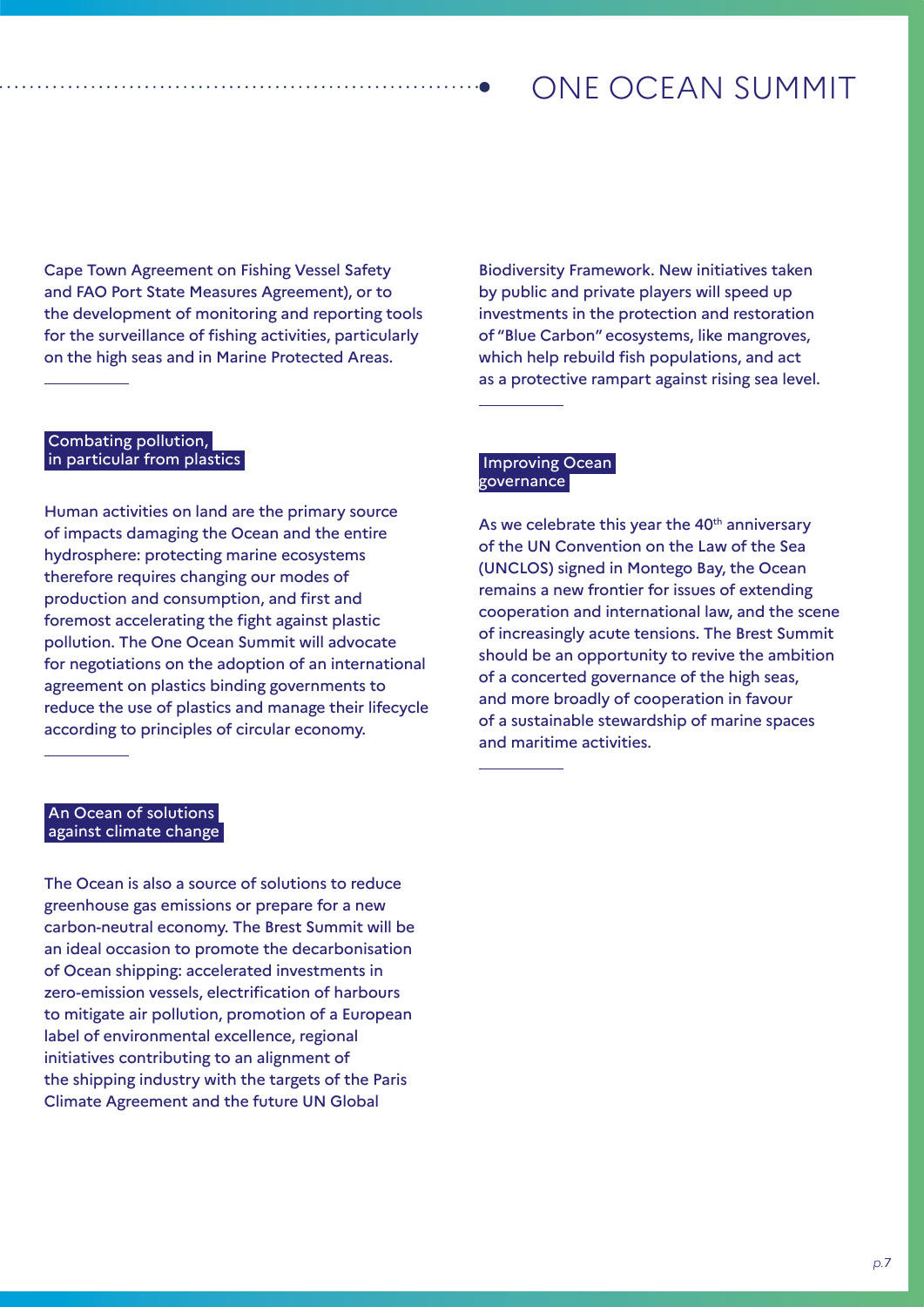**THE ONE PLANET SUMMIT FOR THE OCEAN** 9, 10, 11 FEBRUARY 2022

*"You cannot have a healthy planet without a healthy Ocean, yet Ocean health is sadly in decline. Fortunately for the future generations, we have become aware of our responsibilities and we are now on the right path to reverse this decline."*

**Peter Thomson,** UN Special Envoy for the Ocean

**Catherine Chabaud,**  Sailor and European Parliament Member

 $\Omega$  $\epsilon$ 

 $\rightarrow$ 

*"Today the Ocean is endangered, subjected to numerous pressures, in particular from plastic pollution, but also from climate change and abuse of marine resources such as illegal fisheries. These pressures are damaging the health of the Ocean and its ecosystems that are key assets for humankind. We must all endorse our share of responsibility to protect this common good."* 

*"As a captain in the merchant marine, I have navigated all oceans on the planet. As a harbour pilot, I have worked with hundreds of vessels of all nationalities from all countries around the world. But for me, the Ocean is what has connected people and continents for ages. It is what unites our planet and takes care of us. Today, the Ocean is endangered and so are we. We need to mobilise our forces from everywhere on Earth to heal the sea."*

**Frédéric Moncany de Saint-Aignan,** Chairman of Cluster Maritime France

**Ellen MacArthur,** Sailor and President of Ellen MacArthur Foundation

*"Marine pollution results from our production and consumption modes. This is obvious when you look at the plastics sector: if nothing is done, there will be more waste plastic than fish in our oceans by 2050. Yet solutions exist – we must rethink our economy and get away from the linear model consisting in extracting, producing and throwing away."*

*"Preservation of the oceans is at the core of IMO's work. The IMO Conventions are intended to prevent pollution, protect biodiversity, reduce air pollution and ship emissions, to support the fight against climate change. But it is still possible to improve and publicise even more the environmental benchmarks in the shipping industry. The ongoing efforts of IMO to decarbonise the shipping industry are firmly anchored into the IMO's initial 2018 GHG strategy."*

**Kitack Lim,** Secretary-General of International Maritime Organization (IMO).

**Françoise Gaill,**  Director of Research, CNRS, Scientific Coordinator of Ocean & Climate Platform

*"The Ocean means looking back at where the first living organisms emerged, from the bottom of the Ocean, in their natural environment. The Ocean is also a common good of humankind, and we are all responsible for its health. This is why tomorrow we must all work together to see how the Ocean will behave under the impact of our human activities, how the Ocean can continue to be our climate insurance. We must develop our research, we must participate in the UN Decade of Ocean Science for Sustainable Development."*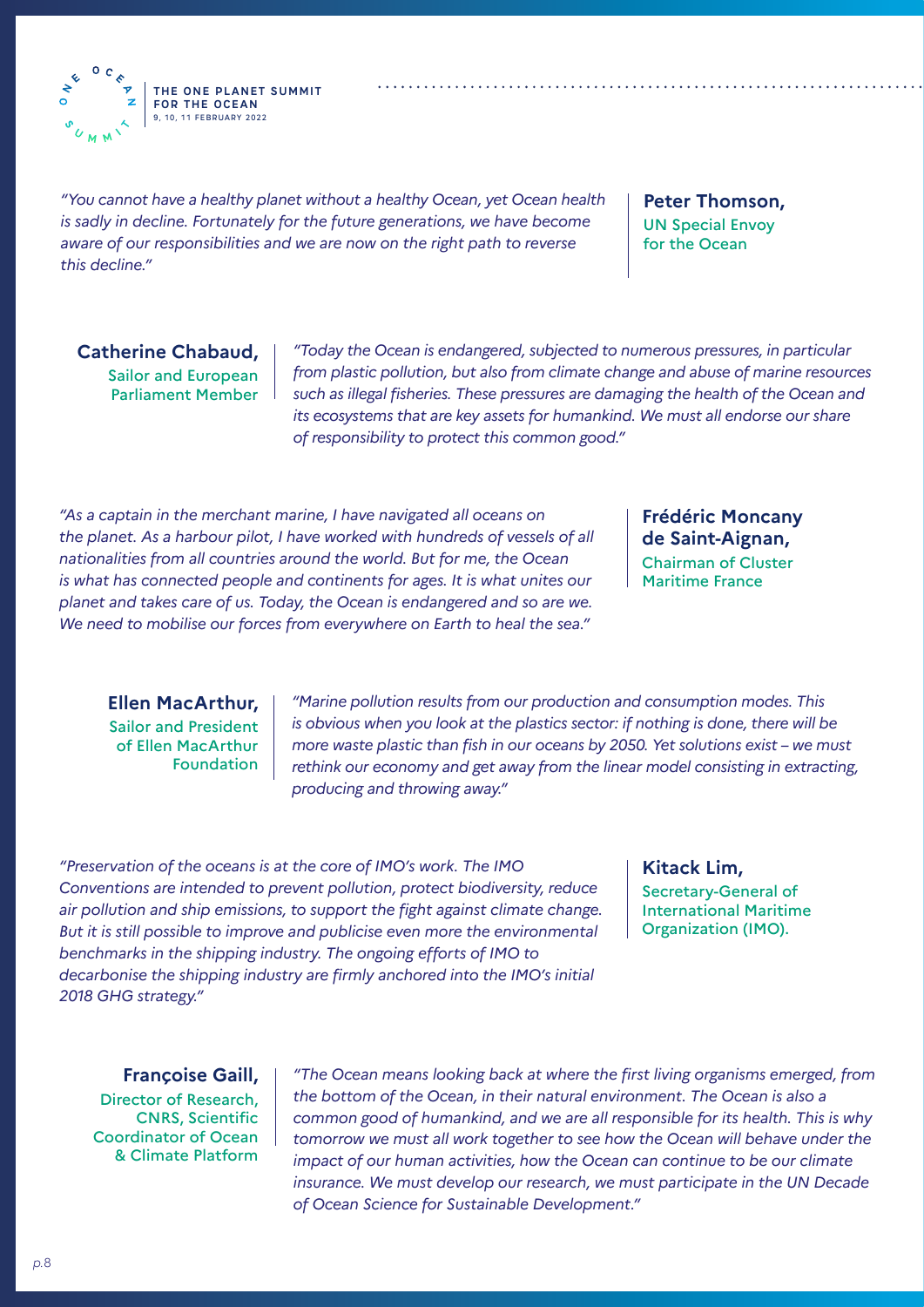# AMBASSADORS COMMITTED TO THE WORLD OCEAN SUMMIT

*"Over the past decades since I have organised expeditions, the Ocean has been a part of my life. So, what is happening to the Ocean? The same thing as with the atmosphere. We have long believed that we could send anything and everything out into the sky, smoke, emanations, that it would all be going into outer space, but it actually doesn't! Everything stays there, very close to the Earth. And we now end up with a hole in the ozone layer, air pollution, climate warming... The same thing happens for the Ocean; we thought that it was so huge that we could discharge everything into it, and today the Ocean is suffering from our disrespect. Water pollution, sea level rise, climate warming, depletion from overfishing... We should remember that the Ocean feeds half of humankind on our planet."*

#### **Jean-Louis Étienne,**  Explorer

**Donna Bertarelli,** Sailor and President of Bertarelli Foundation

*"Every time I sail the oceans, I tell myself once again that there really is one single Ocean! An Ocean that is both beautiful and fragile, whose biodiversity is endangered by pollution, climate change and overfishing. This is the UN Ocean Decade. We must act now to preserve the health of the Ocean for the benefit of the billions of people who depend on it for their livelihood."*

*"Fully committed aboard my trimaran Use It Again!, I want to demonstrate that it is possible to rethink our way of addressing performance. The planet and its resources can no longer bear our excesses or excuses. We must become fully aware of the changes of all types resulting from our lifestyle, and adopt a positive, committed and constructive attitude. On 4 January 2022, I sailed off aboard my trimaran Use It Again! jointly with Alex Pella for a West-East around the world journey record attempt. We will sail across oceans where we will record the first sound mapping ever, and where we can sound the alarm against pollution, intensive and destructive practices or sea level rise. This will be the longest sailing challenge ever, with four months of navigation, and our Westabout around the world journey is intended to symbolize the urgent need to put things back the right way around."*

**Romain Pilliard,** Entrepreneur, skipper and activist

#### **About Use It Again!**

Created by Romain Pilliard, entrepreneur, skipper, activist, and his spouse and partner Aurelie Pilliard, director of Team Use It Again!, the endowment fund supports community and sport projects via long-distance sailing races or conferences to raise awareness and engage people around the topic of circular economy. The Use It Again! endowment fund is recognised as a fund of "public interest". It aims to promote and develop the circular economy. In 2019 it received the high patronage of the Ministry for Ecological Transition and Solidarity for his actions.

The trimaran Use It Again! was built for Ellen MacArthur's solo race around the world in 2005. Since 2015, it has been renovated according to principles of circular economy by the Use It Again! team. After taking part in the Route du Rhum transatlantic race aboard the renovated trimaran in 2018, Romain Pilliard sailed off on 4 January 2022 on a Westabout around the world journey attempt to break the record. Use It Again! will also participate in the Route du Rhum 2022 in the Ultimes category. The trimaran is a symbol of its skipper's message.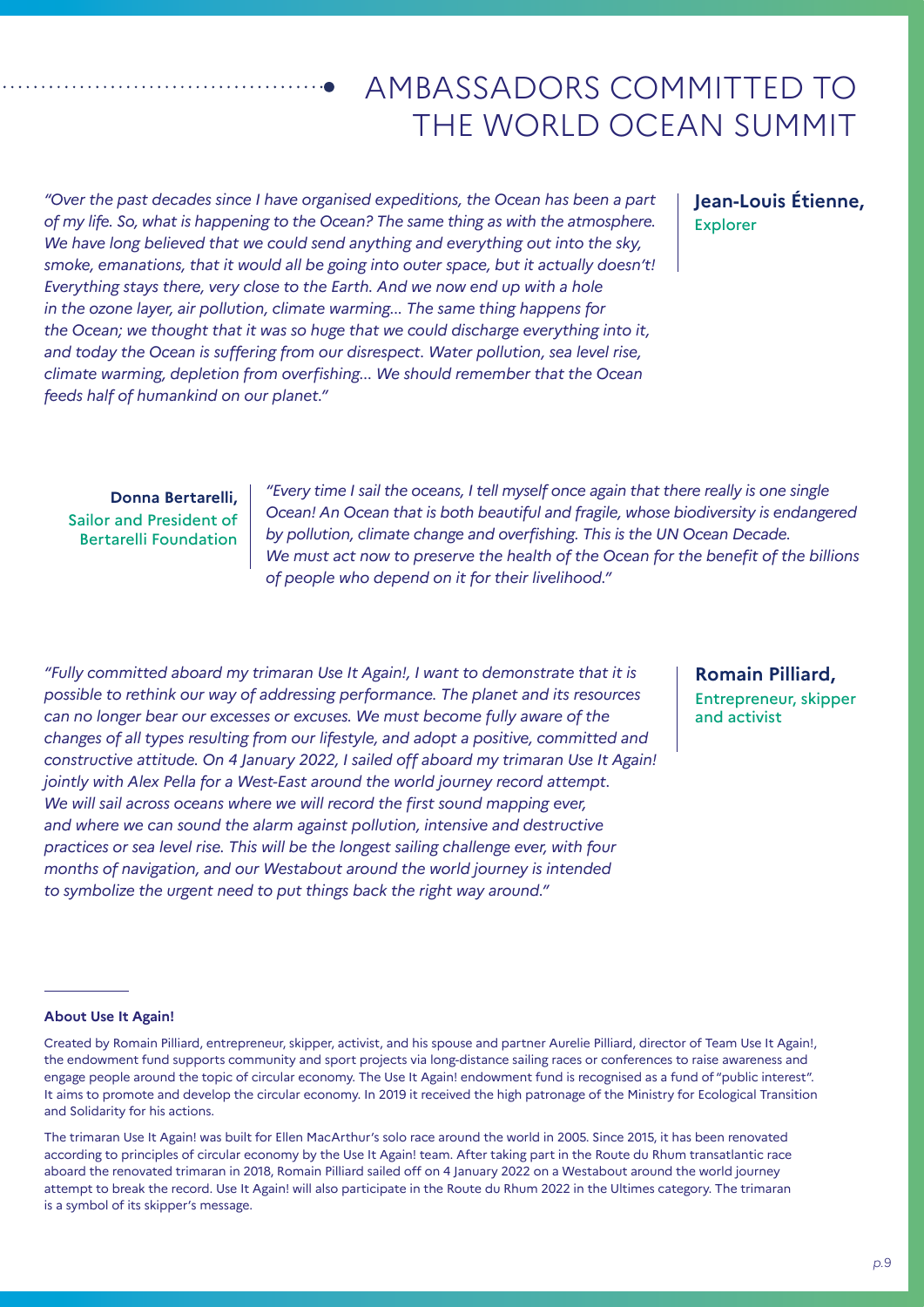

**THE ONE PLANET SUMMIT** OOS PROGRAMME

### 10 **WORKSHOPS**, 12 **FORUMS**, **MANY SPECIAL EVENTS, OVER** 300 **INTERNATIONAL EXPERTS.**

#### **WEDNESDAY 9 FEBRUARY**

#### 9:00-9:15

#### **ONE OCEAN SUMMIT OPENING**

9:15 -10:45

Workshop **Ocean Governance in response to change**

 9:15 -10:45 Forum **Forum Meeting of the oceanographic fleets**

#### 9:15 -10:45

Forum **Wind in the sails for the future**

 11:00 -12:30 Workshop

- **Sustainable Tourism in the Blue Economy**
- Forum **One Ocean Science: a review of ocean science in the form of a world tour**

 14:00 -17:30 Forum **The Ocean : one cultural heritage** 

11:00 -12:30

#### 13 : 00 - 14 : 00 **LUNCH**

 14:00 -15:30 Workshop

**Polar Oceans**

16:00 -17:30

Workshop

**What and whom are we protecting ?**

 18:00 -19:30 Workshop

**Mediterranean 2030**

#### 18:00-19:30

Forum **The Maritime Industry,for sustainable seas**

### **THURSDAY 10 FEBRUARY**

#### 9:00 -10:30 Workshop **The science**

**we need for the Ocean we want**

#### 11:00 -12:30

Workshop **The Ocean Provider in 2030**

**Maritime corridors**  11:00 -12:30 Forum

9:00 -10:30 Forum **Greening** 

**Women voices for the Ocean**

#### 13 : 00 - 14 : 00 **LUNCH**

#### 14:00 -15:30 Workshop

14:00 -15:30 Forum

**Investing in Blue, public-private partnerships for the ocean**

**Sea-ties: Cities and territories tacking sea level rise**

#### 16:00 -17:30

Workshop **Educate to the sea, Ocean for youth**

#### 18:00 -19:30

**Workshop Which Europe** 

**of the Sea ?**

# **Port Cities's green**

#### 18:00 -19:30

Forum **Hey, Sailor! A call to the Sea**

#### **FRIDAY 11 FEBRUARY**

#### 9:30-14:00

**ONE OCEAN SUMMIT High level segment**

#### 14 : 00 – 15 : 00 **LUNCH**

 15:30-17:00 **Parliaments' Forum**

#### 16:00-18:00

**Maritime Regions of Europe / 200 million users of the sea**

16:00 -17:30 Forum **transition**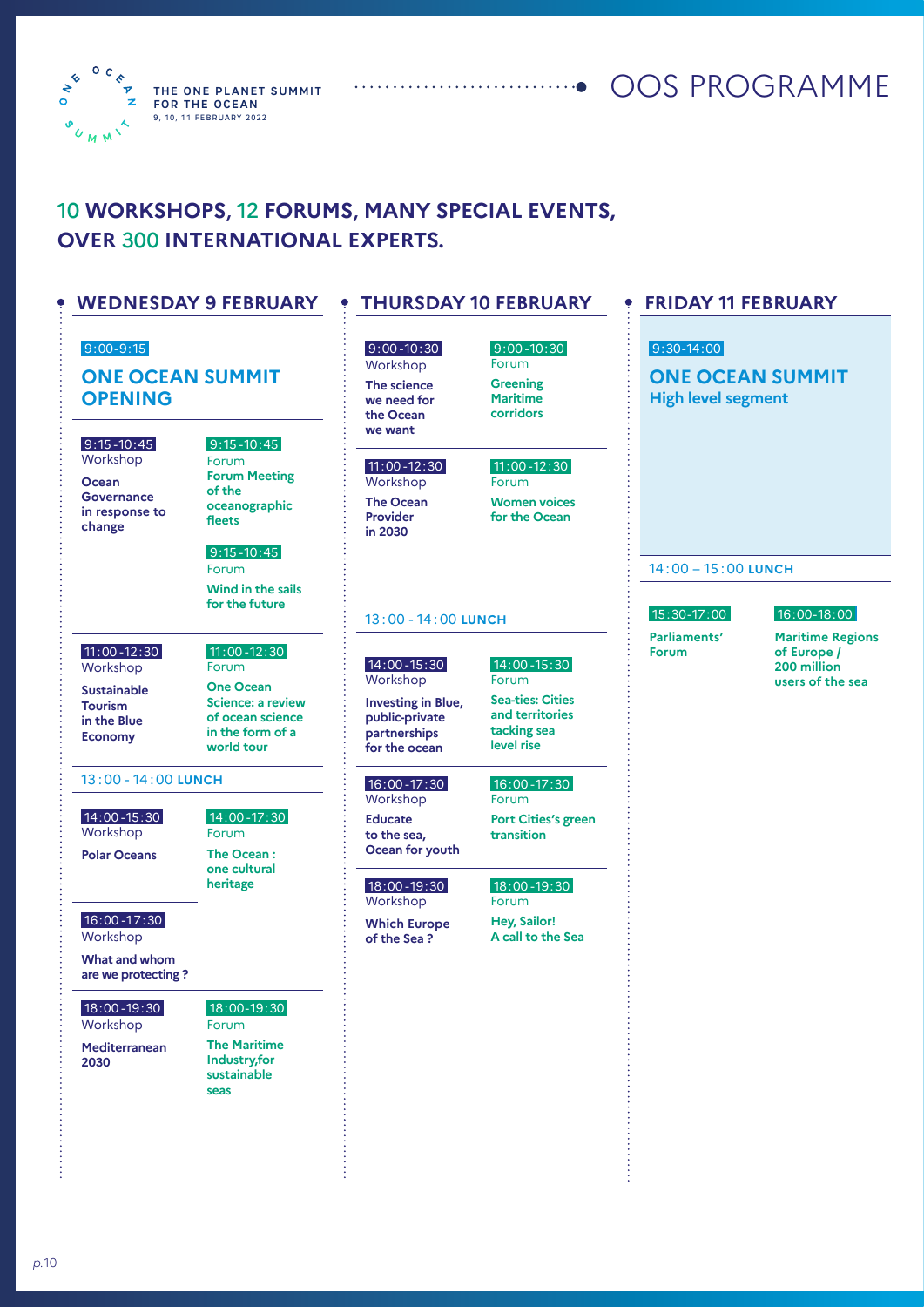### HOW TO ATTEND **WORKSHOPS** AND **FORUMS**

#### IN PERSON

Your press accreditation grants you access to the workshops and forums of your choice.

#### **ONLINE**

Workshops and forums will be streamed online on the One Ocean Summit website.

It is possible to register to access enriched contents and chat discussions with the speakers via the hyperlinks below:

In French: https://oneoceansummit2022.site.calypso-event.net/

In English: https://oneoceansummit2022.site.calypso-event.net/en/

## **WORKSHOPS**

**Reports and recommendations will be presented to the political leaders during the high-level session on 11 February.**

#### 1 **• Ocean Governance in response to change**

Wednesday 9 February, 9:15-10:45

*A more integrated, multidisciplinary and cross-sector approach to issues of global Ocean governance is essential to meet the challenges efficiently.*

*The panelists will look at changes needed in Ocean governance to adjust it to current challenges: changes occurring in the oceans, new instruments of governance and management of global commons.*

**• Ambassadrice Rena Lee,** *President of the Intergovernmental Conference on Marine Biodiversity of Areas Beyond National Jurisdiction (BBNJ)* 

**• Miguel de Serpa Soares,** *Deputy Secretary-General for UN Legal Affairs and UN Legal Counsel* 

- **Peggy Kalas,** *Director of High Seas Alliance*
- **Waldemar Coutts,** *Director of Climate & Ocean, Ministry of Foreign Affairs, Chile*
- **Admiral Pierre Vandier,** *Chief of Staff, French Navy*

**• Francoise Gaill,** *Director of Research, CNRS, Scientific Coordinator of Ocean & Climate Platform*

#### **2 Sustainable Tourism in the Blue Economy**

#### Wednesday 9 February, 11:00-12:30

*This workshop on the role of the tourist industry in Ocean protection will explore practical solutions and recommendations to policymakers and business leaders to tackle the issue of marine waste while supporting a sustainable post-crisis recovery of the industry, as a major component of the Blue Economy by 2030. A series of policies and high-level commitments will be presented, along with the outcome of their implementation.*

**• Zoritsa Urosevic,** *Executive Director of World Tourism Organisation*

**• Leticia Carvalho,** *United Nations Environment Program (UNEP), Maritime Affairs (HQ in Nairobi)*

**• Jorge Laguna-Celis,** *Head of the One Planet Network Secretariat, UNEP*

- **Hervé Gastinel,** *CEO of Ponant (luxury cruise ship operator)*
- **Brune Poirson,** *Former Secretary of State for Ecological Transition (France)*
- *•* **Raffaele d'Ambrosio,** *VP Costa Crociere S.p.A.*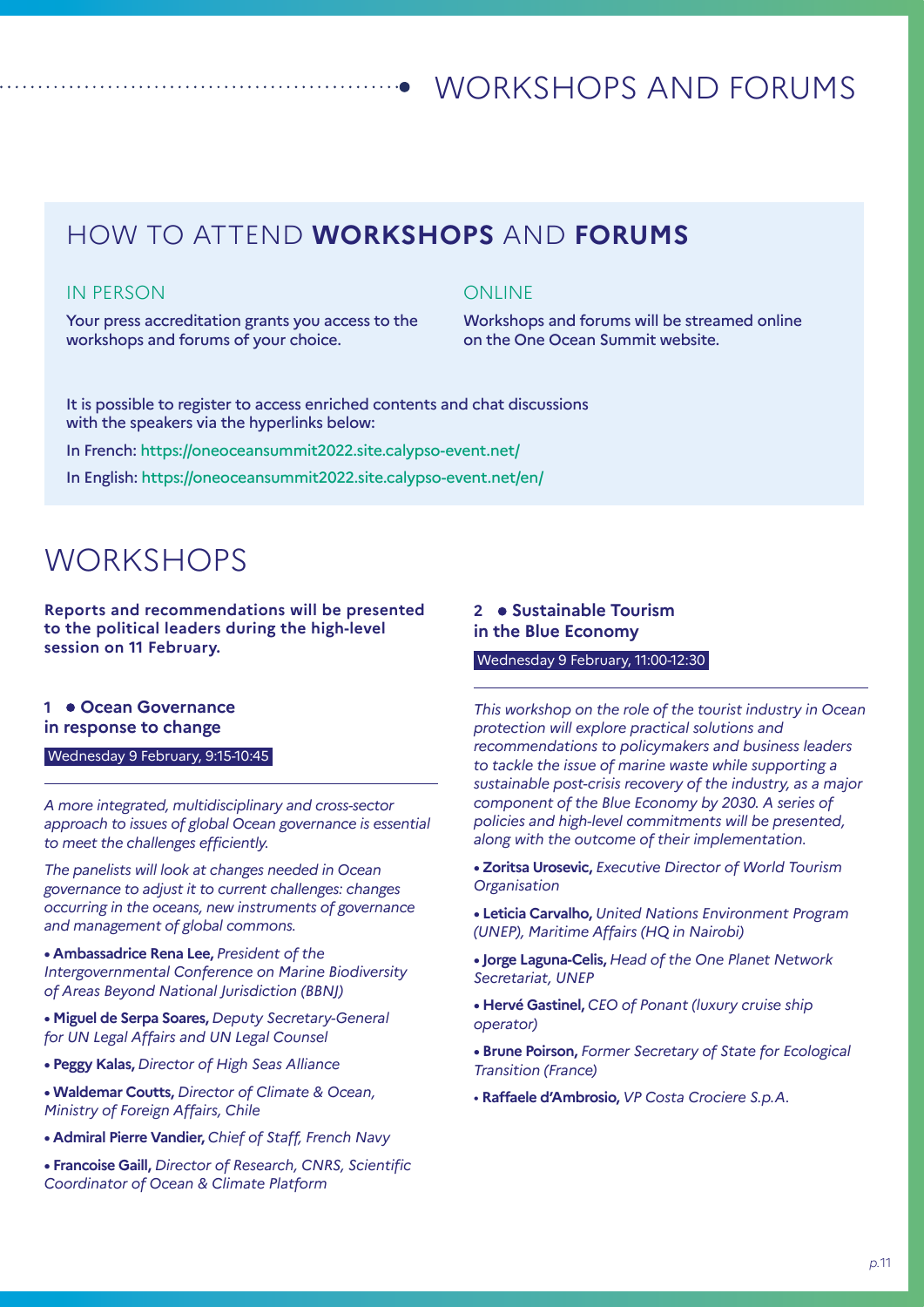

#### **3 Polar Oceans**

#### Wednesday 9 February, 14:00-15:30

*From the Antarctic to the Arctic oceans, scientists everywhere have issued a climate warning to remind us that the poles and the oceans are both the first victims and the key factors of changes occurring in the ecosystems of the planet.* 

*The IPCC Special Report on the Ocean and Cryosphere in a Changing Climate establishes in a clear, indisputable and alarming manner how the changes in global climate, the oceans, and the polar regions are intimately interlinked, and how they are occurring at an unprecedented pace. All polar ecosystems are changing at a fast pace, while ice melt offers new economic prospects. Against this backdrop, international governance instruments and forums are gaining a growing importance.*

**• Jérôme Chappellaz,** *Director of French Polar Institute Paul-Émile Victor*

**• Prof. Dr. Antje Boetius,** *Director of Alfred Wegener Institute Helmholtz Centre for Polar and Marine Research in Bremerhaven (Germany)*

**• Jane Francis,** *Director of British Antarctic Survey*

**• Dr Hide Sakagushi,** *President, Sasakawa Peace Foundation, Research Institute (Japan)*

#### **4 What & whom to protect? Conservation and sustainability**

Wednesday 9 February, 16:00-17:30

*Appropriate protection measures are essential everywhere to preserve the Ocean and its biodiversity, and sustain the livelihood of populations.*

*At a time when talks are still ongoing about the Post-2020 Global Biodiversity Framework, this workshop will attempt to contribute to the ambition of speeding up the development of MPAs having an impact in the future: how can we protect 30% of the oceans by 2030?.*

**• Aulani Wilhelm,** *Senior Vice-President for Oceans at Conservation International*

- **Tundi Agardy,** *Founder of Sound Seas*
- **Rémi Parmentier,** *Director, The Varda Group*
- **Lauren Wenzel,** *Director of National Marine Protected Areas Centre at NOAA*
- **Heike Henn,** *President of the Supervisory Board of Blue Action Fund, Director for Climate Policy, Energy, Urban*

*Development & Environment, and Commissioner for Climate Policy & Climate Financing at the German Federal Ministry for Economic Cooperation & Development (BMZ)* 

#### **5 The Mediterranean Sea in 2030: Environment and Development**

#### Wednesday 9 February, 18:00-19:30

*The Mediterranean basin is a global commons beneficial for all nations sharing its shores. Protecting and restoring the health of this emblematic regional sea, a small-scale model of the Ocean and its limits, suffering from record high levels of overfishing and plastic pollution, means that bordering countries must work together to rebuild a more sustainable blue economy.* 

- **Nasser Kamel,** *Secretary General, Union for the Mediterranean (UfM)*
- **Karim Amellal,** *Ambassador and Interministerial Delegate for the Mediterranean, France*
- **Tatjana Hema,** *Coordinator of UNEP Mediterranean Action Plan (UNEP MAP)*
- **Patrick Child,** *Deputy Director-General, DG Environment, European Commission*

**• Charlina Vitcheva,** *Director-General, Directorate-General for Maritime Affairs & Fisheries (DG-MARE), European Commission*

#### **6 The Ocean science needed for sustainable management of the Ocean**

#### Thursday 10 February, 9:00-10:30

*The UN Decade of Ocean Science for Sustainable Development (the Ocean Decade) provides the nations with a unique opportunity to work together and develop the global oceanographic research we need for the innovations and solutions in marine technologies necessary to preserve our common Ocean.*

**• Vladimir Ryabinin,** *Executive Secretary, UNESCO Intergovernmental Oceanographic Commission (IOC)*

- **Pascal Lamy,** *President of Mission Starfish 2030*
- **Jyotika Virmani,** *Executive Director of Schmidt Ocean Institute, member of the Ocean Decade Alliance*
- **François Houllier,** *Chairman & Director-General, IFREMER*
- **Ambassador Ilana Seid,** *Permanent Representative of the Republic of Palau to the United Nations*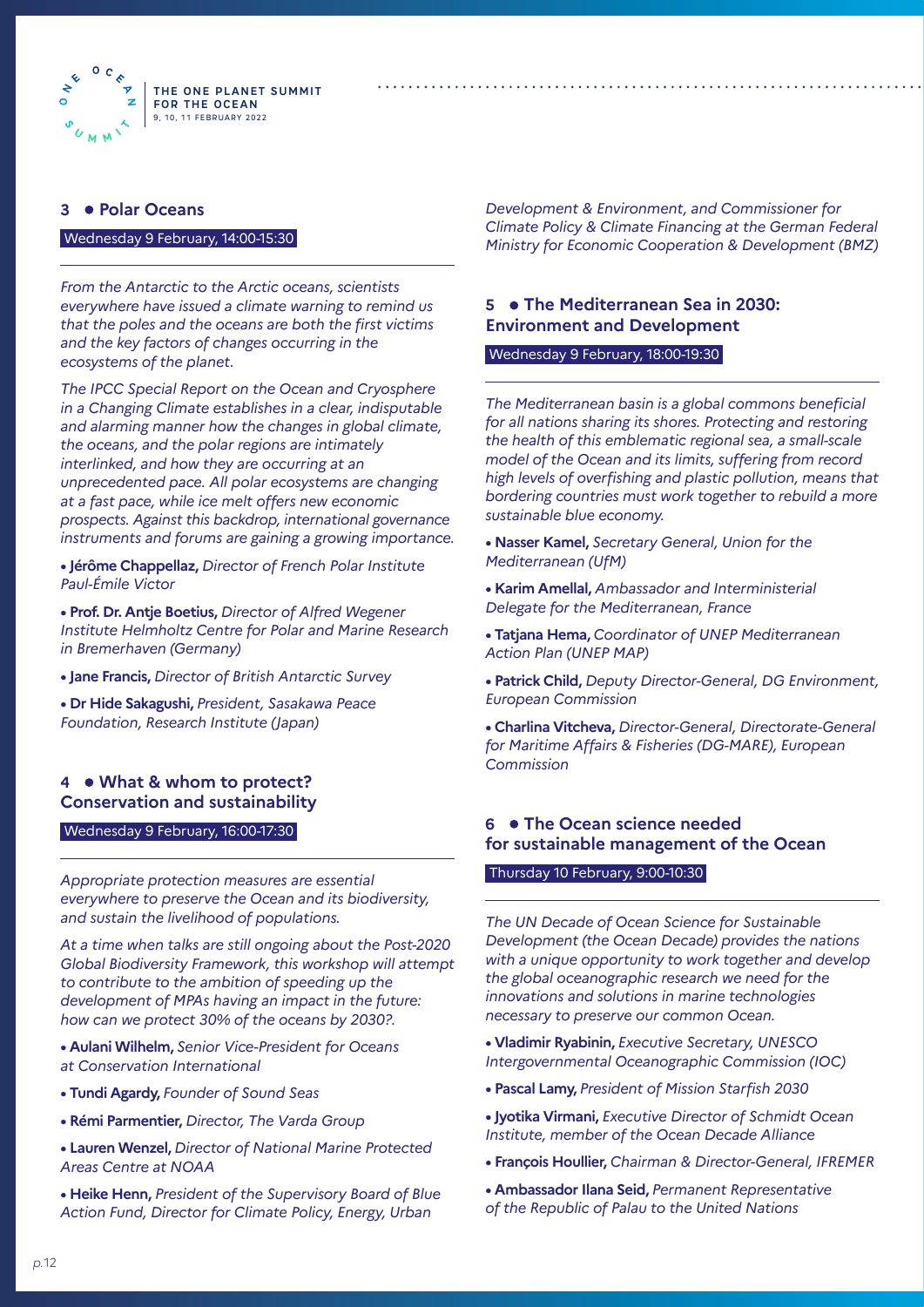#### **7 What kind of sea to feed us in 2030?**

#### Thursday 10 February, 11:00 – 12:45

*The Ocean is a world of solutions: marine resources contribute to feed and heal the populations, and supply new sources of energy. How can we preserve them?*

*The Ocean is a crucial pillar of global food supply. Yet the expansion of fisheries across the world since the middle of the last century has caused a rapid depletion of fish stocks. Although the power of fisheries continues to grow, landed catches have been stagnating for over 30 years. Aquaculture has taken over, just as animal breeding took over for hunting 10,000 years ago, but it also raises environmental issues.*

*It is therefore essential today to change our practices to protect a vital and productive Ocean, preserve wild fish stocks, and find a sustainable aquaculture model along with a place by the side of other expanding activities such as renewable marine energies.*

- **Manuel Barange,** *Director of FAO Fisheries and Aquaculture Division (UN)*
- **Gilles Boeuf,** *Biologist, former President of Museum National d'Histoire Naturelle, France*
- **Melanie Siggs,** *Director of Global Seafood Alliance*

**• Dr. Shakuntala Thilsted,** *Nutrition scientist, Global Lead for Nutrition & Public Health at WorldFish, winner of the 2021 World Food Prize award*

- **Gunhilde Stordalen,** *Physicist at Stordalen Foundation*
- **Patricia Ricard,** *President of Paul Ricard Oceanographic Institute*

#### **8 • Investing in Blue public-private partnerships for the Ocean**

#### Thursday 10 February, 14:00 – 15:30

*How can we develop innovative financial instruments and foster investments in sustainable blue economy solutions to preserve Ocean resources?*

**• Dr. Peter Thomson,** *UN Secretary-General's Special Envoy for the Ocean* 

**• Mari Pangestu,** *World Bank Managing Director for Development Policy & Partnerships*

**• Kristian Teleki,** *Head of Secretariat, High Level Panel for a Sustainable Ocean Economy (Ocean Panel)*

### **High-Level Panel for a Sustainable Blue Economy (Ocean Panel)**

The well-being of our planet and its populations depends on the health of the Ocean, which in turn is suffering from growing pressures. In response to the challenges of a sustainable utilisation of the Ocean the Heads of States and Governments from some fifteen countries, from diverse oceanic, economic and political situations, have joined forces on the High Level Panel for a Sustainable Ocean Economy.

The member of the Ocean Panel are backed by partnerships, knowledge sharing initiatives and science-based policies to defend a sustainable Blue Economy, reconciling efficient protection, sustainable uses and fair prosperity. They have made commitments to sustainably manage the entire Ocean zone under their national jurisdiction by 2025 and to support the global target of protecting 30% of the Ocean by 2030.

The Ocean Panel has created an Ocean science/ policy interface with two goals:

- Collect the latest knowledge on the Ocean in a multidisciplinary and multi-thematic perspective,
- Translate this knowledge into legible recommendations conveyed to policy-makers in response to the issues identified.

For further information: https://oceanpanel.org/

**• Dr. Whitney Johnston,** *Director of Ocean Sustainability, Salesforce*

- **Marie-Claire Daveu,** *CSO, Kering*
- **Rémy Rioux,** *Chief Executive Officer, Agence Française de Développement (AFD)*
- **Paul Holthus,** *President, World Ocean Council*
- **Bertrand Badré,** *CEO and founder of Blue Like an Orange Sustainable Capital (France)*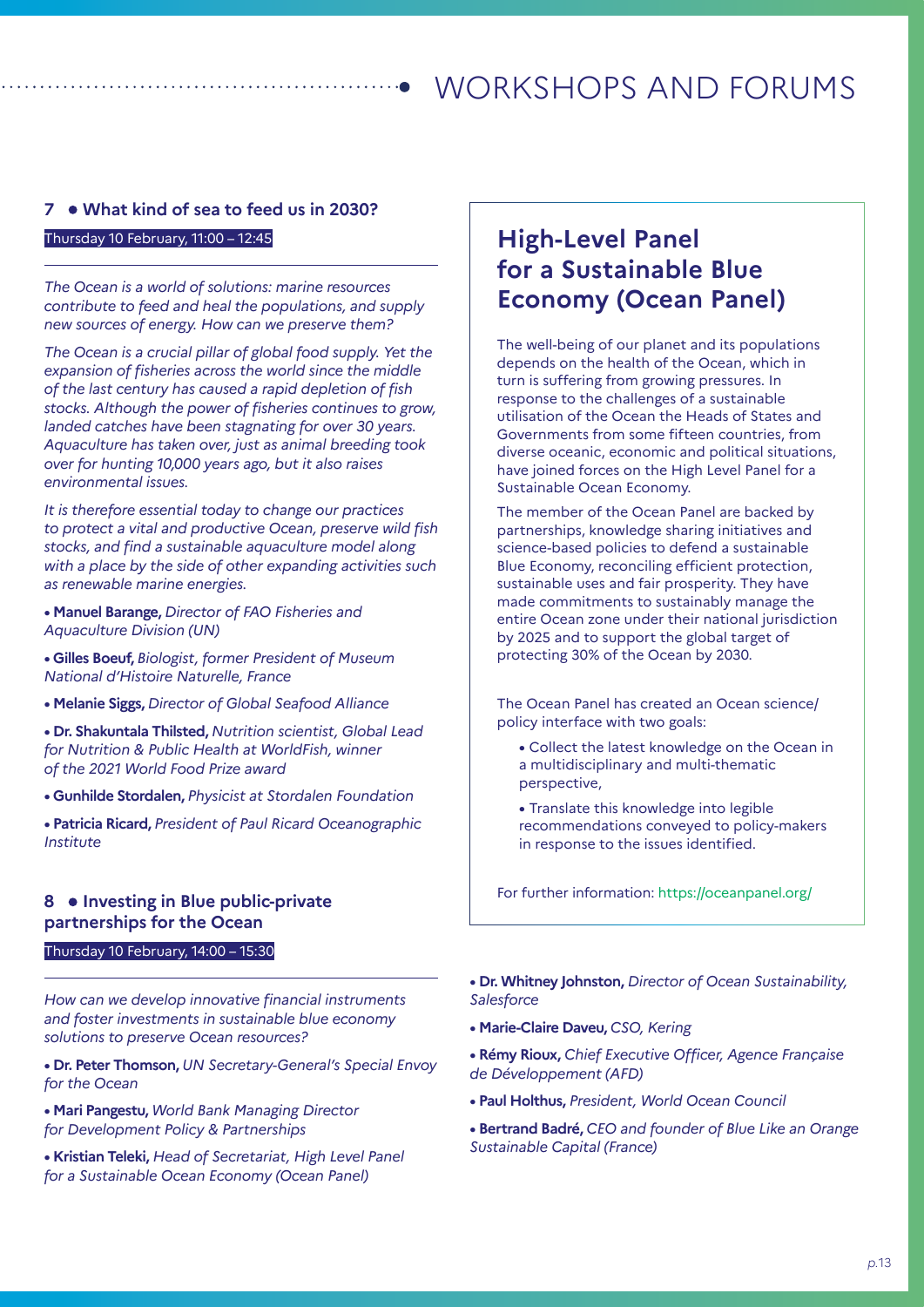

#### **9 Education to the sea, Ocean for Youth**

#### Thursday 10 February, 16:00 – 17:30

*How to create and promote educational resources and programmes to raise the awareness of the future generations about the need to preserve the Ocean?*

*The concept of "education to the Ocean" arose when a group of scientists and professors found that school curricula contained very few topics linked to the Ocean.* 

- **Stefania Giannini,** *UNESCO Assistant Director-General for Education*
- **Kerstin Forsberg,** *Founder of Planeta Oceano*
- **Céline Liret,** *Scientific Director, Oceanopolis, Brest*
- **Francesca Thyssen-Bornemisza,** *Founder of TBA21 Academy/Ocean Academy*
- **Robert Calcagno,** *Director General of the Oceanographic Institute, Foundation Albert I Prince of Monaco*
- **Maud Fontenoy,** *Sailor*

#### **10 Which Europe of the Sea?**

#### Thursday 10 February, 18:00 – 19:30

*At a time when the French EU presidency will launch new projects with a renewed environmental ambition, how can we turn Europe, a major maritime space on the planet, into a model player?*

*Exemplarity is intended to be a springboard to tap the power of the European Union and Member States in the international maritime space. Europe is the world's leading maritime power in terms of exclusive economic zones, dynamics of its Blue Economy and Ocean research. This status is a source of great responsibility in current and future international negotiations.*

**• Virginijus Sinkevicius,** *EU Commissioner for Environment, Oceans & Fisheries*

- **Geneviève Pons,** *Director-General & Vice-President of Europe Jacques Delors Institute*
- **John Bell,** *Director of "Healthy Planet", DG Research & Innovation, European Commission*
- **Pascal Canfin,** *European Parliament Member*
- **Antidia Citores,** *Coordinator of Surfrider Foundation Europe*
- **Tiago Pitta e Cunha,** *CEO, Oceano Azul Foundation*

# FORUMS

#### 1 • Forum Meeting **of the Oceanographic Fleets**

#### Wednesday 9 February, 9:15-10:45 – Room 70.8

> Forum proposed by IFREMER

*A large number of European research vessel (RV) operators have come to the agreement that it is essential to focus our efforts on upgrading the coordination and utilisation of the European fleet of research vessels to achieve a higher and more sustainable level.*

*Based on this understanding, the European RV operators community has developed a proposal in the context of the Eurofleets+ project.*

- **John Bell,** *Director of «Healthy Planet» Department, Head of Healthy Ocean unit, EU*
- **Olivier Lefort,** *Director of the French oceanographic fleet*
- **Rob Christie***, Manager of Marine Resources at NIWA, New Zealand*
- **Dr. Telmo Morato,** *University of the Azores, head of the iMAR expedition on RV Pelagia funded by Eurofleets+ in 2021*
- **Roeland Develter,** *ROV Technician starting his VLIZ career, participated in the ROV Benchmark cruise funded by Eurofleets+ on RV G.O. Sars under the Eurofleets+ staff exchange programme*
- **Pr. Francesco Latino Chiocci** *(University La Sapience Rome), PI during Eurofleets 1 & 2 projects*
- **Fabio Trincardi,** *Director of Earth System Science & Environmental Technologies, CNR, Italy*
- **Jan Mees,** *Director General of Vlaams Instituut voor de Zee (VLIZ), former President of European Marine Board*
- **Jean-Marie Flaud,** *President of Working Group on ESFRI Environment Strategy*

### **2 Wind in the sails for the future**

#### Wednesday 9 February, 9:15 – 10:45

> Forum proposed by Wind Ship

*Tapping the wind's energy is a solution already available to supply cleaner and carbon-free power to merchant ship fleets responsible for 3% of GHG emissions,*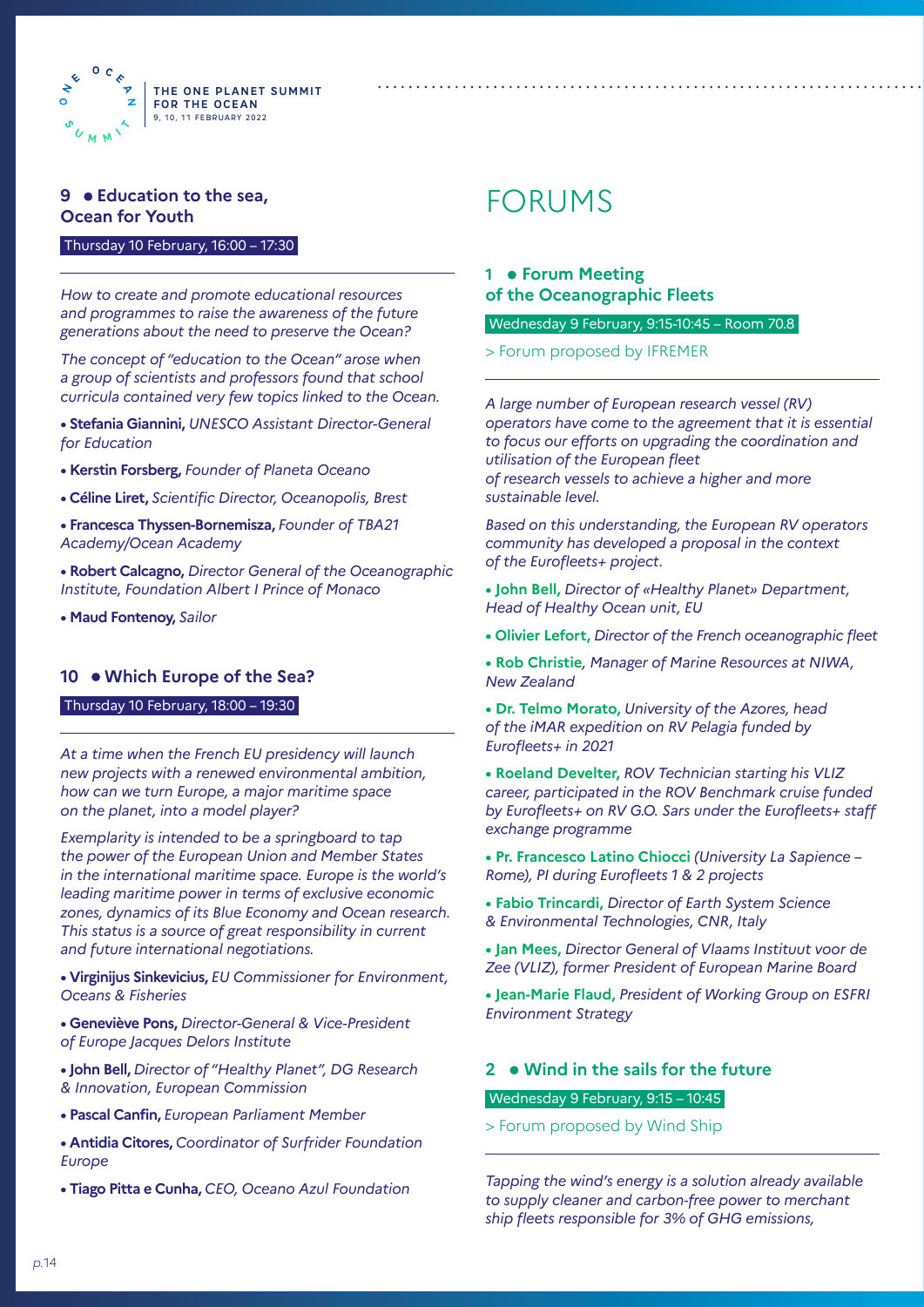*and reduce the impact of the shipping industry on marine biodiversity. This Summit Forum is dedicated to raising awareness on this promising alternative and delivering recommendations to facilitate its adoption on a large scale.*

**• Francis Vallat,** *Honorary President of Institut de la Mer and founder of the French Maritime Cluster*

**• Florent Violain,** *President of Wind Ship*

**• Gavin Allwright,** *Secretary-General, International Wind Ship Association*

**• Daniel Cueff,** *Vice-President - Mer et Littoral, Brittany*

**• Olivier Barreau, F***ounder of Grain de Sail*

**• Nils Joyeux,** *Zéphyr & Borée*

**• Alexandre Bellot,** *Head of Innovation & Ecological Transition, LMG Marin (Norway)*

**• David Ferrer-Desclaux,** *Technical Manager of Bound4Blue (Spain)*

**• Damien Grimont,** *Profil Grand Large*

**• Géraud Pellat de Villedon,** *Head of Supply Chain Operations of Michelin, representing the Association des utilisateurs de transport de marchandises (AUTF)*

**• Jean-Philippe Guillon,** *Director of Assets Financing, Crédit Mutuel Group - CIC*

**• John Cooper,** *Technical Manager of BAR Technologies, UK*

*• Moderator:* **Stéphanie Lesage,** *Head of Legal Department & General Affairs, Airseas*

*• Moderator:* **Ludovic Gérard,** *Director-General of AYRO*

#### **3 One Ocean Science: An overview of Ocean science in the form of a world tour**

Wednesday 9 February, 11:00 – 12:30 – Room 70.8

> Forum proposed by IFREMER

*The One Ocean Summit (OOS) ambitions to improve Ocean governance and achieve an integrated management of marine resources. In order to take informed decisions, such governance must be sciencebased. Paradoxically, the Ocean is still very poorly known, even though our understanding of its functioning depends on choices that are decisive for the future of humankind. The Summit will thus call for a shared and open knowledge of the sea in all its dimensions.* 

*This forum is intended to build and convey the strong messages discussed in the workshops. "The science we need for the Ocean we want" (OOS, 10/2).* 

*OneOceanScience is an initiative supported by Ifremer, in collaboration with CNRS and IRD, recognised by the UN Decade of Ocean Science for Sustainable Development.*

**• François Houllier,** *President & Director-General of Ifremer*

**• Jean Jouzel,** *Climatologist, Director Emeritus of Research at CEA*

**• Yunne Shin,** *Scientific President of PPR and Marine Biologist, IRD*

**• Loreley Picourt,** *Secretary-General of Plateforme Océan & Climat*

**• Catherine Jeandel,** *Co-leader of PPR and researcher in marine geochemistry, CNRS*

**• Dr. Moritz Wandres,** *Senior Specialist – Physical Oceanography Geoscience, Energy & Maritime Division (GEM) Pacific Community*

**• Dr. Naomi Harada,** *Director-General, Research Institute on Global Change (RIGC), Japan*

**• Dr. Hari Vishnu,** *Senior Researcher, Tropical Marine Science Institute, National University of Singapore*

**• Dr. Paulo Nobre,** *Climatologist, Professor & Researcher, National Council for Scientific and Technological Development (CNPQ), Brazil*

**• Dr. Margaret Leinen,** *Director of Scripps Institute of Oceanography and Vice-President of the University of California-San Diego, USA*

**• Dr. Jacqueline Uku,** *President of Western Indian Ocean Marine Science Association (WIOMSA), Tanzania*

*• Dr. Ali Harzallah, Head of Marine Laboratory at the National Institute of Ocean Science & Technologies (INSTM), Tunisia*

**• Pr. Adrian Stanica,** *Director-General, National Institute of Geology & Marine Geo-Ecology GeoEcoMar, Romania*

**• Dr. Chunxue Yang,** *Oceanographer & Physicist, Institute of Marine Sciences, ISMAR, Italy*

**• Dr. Kevin Mackay,** *Marine geologist, National Research Institute on Water & Atmospheric Research (NIWA), New Zealand*

#### **4 The Ocean: One cultural heritage**

Wednesday 9 February, 14:00 – 17:00

*Under the aegis of the French Musée National de la Marine, in charge of naval museums and UNESCO World Heritage sites, several international experts worldwide have committed to defend an essential mission:*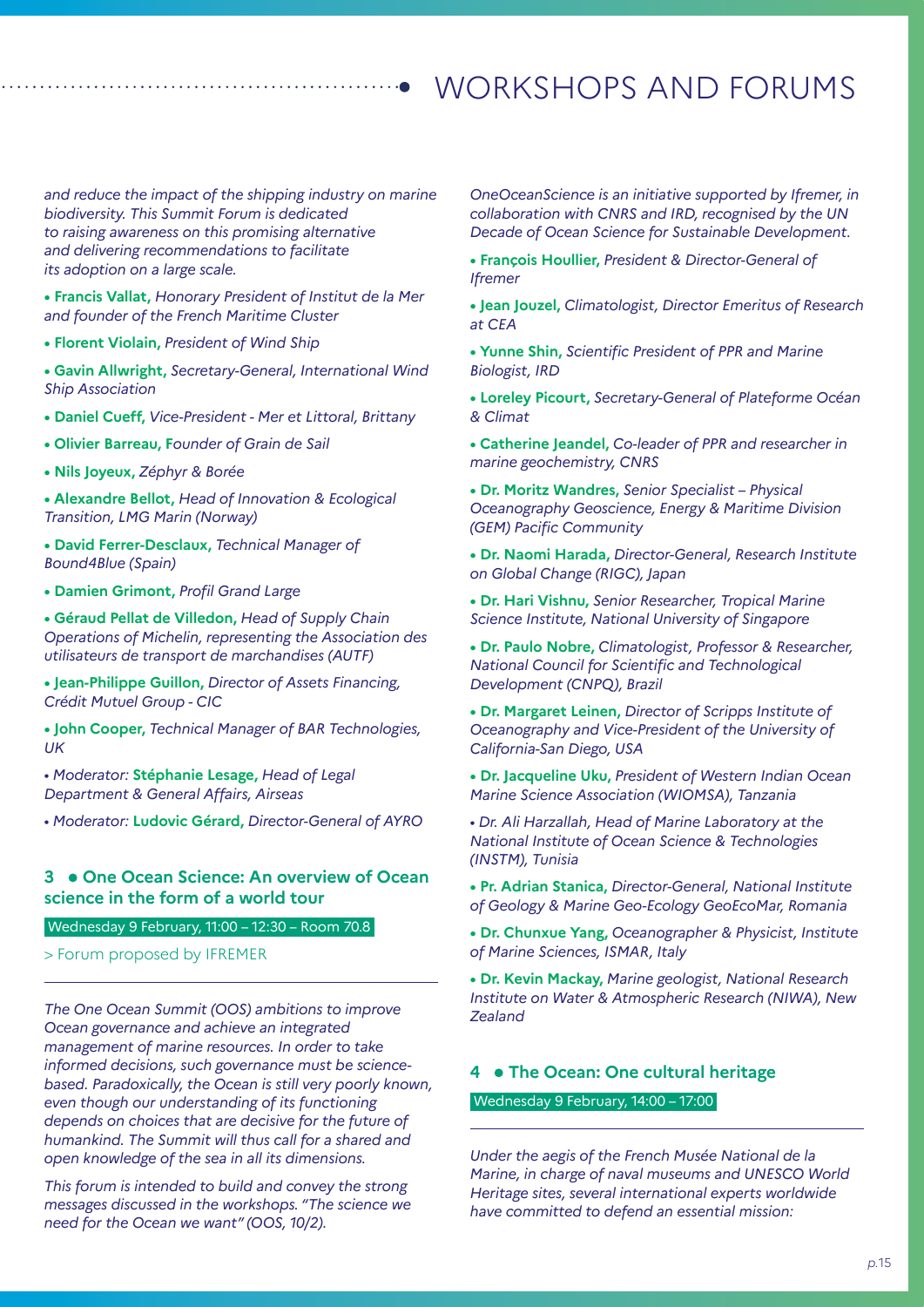

*communicate with young people and the public at large to transmit the heritage dimension of the Ocean.*

*• Moderator:* **Laurence Castany,** *Head of Department of Cultural Mediation & Programming at Musée National de la Marine, France* 

**• Vincent Campredon,** *General Commissioner, French Navy, Director-General of the Musée national de la Marine*

**• Édouard Fritch,** *President of French Polynesia*

**• Lazare Eloundou Assomo,** *Director of UNESCO World Heritage Centre*

**• Matthew Tanner,** *President of ICMM and Director of SS Great Britain Trust*

**• Benedict Donnelly,** *Founder and former President of Association Hermione - La Fayette*

**• Lars Amréus,** *Director-General of Swedish National Maritime and Transport Museums, Sweden*

**• Arnaud Schaumasse,** *Director of the Department of Subaquatic and Submarine Archeological Research (DRASSM)*

**• Solange Majourau,** *National contact point at the Department of Maritime Affairs of the French Ministère de la Mer pour la valorisation du patrimoine des Phares et Balises* 

**• Paddy Rodgers,** *Director of Royal Museums Greenwich*

**• Robert Domżał,** *Director of Polish National Maritime Museum (Gdansk)*

**• Robert Calcagno,** *Director of Monaco Oceanographic Institute and Maison des Océans in Paris*

- **Olivier Chiabodo,** *Founder of The Explorers*
- **Joa Falcato,** *Director of Oceanario in Lisbon*
- **François Cuillandre,** *Mayor of Brest*
- **Wolfgang Idiri,** *Director of Escale à Sète, specialist of sailor songs*
- **Mitra Van Raalten,** *Director of Sail Amsterdam*
- *Moderator:* **Peter Keller,** *Director-General of International Council of Museums (ICOM)*

*• Moderator:* **Vincent Bouat-Ferlier,** *Heritage Curator, Scientific Director of the Musée National de la Marine, France*

#### **5 • The Maritime Industry for sustainable seas**

#### Wednesday 9 February, 18:00 – 19:30

#### > Forum proposed by GICAN

*This forum organised by GICAN (Groupement des Industries de Construction et Activités Navales, French shipbuilding and maritime activities industries) will look at approaches to "green ships" across their entire lifecycle and the development of sustainable offshore activities initiated to preserve the seas.*

*• Moderator:* **Mikaa Mered,** *Secretary-General of Chaire Outre-Mer, Institut de Science Politiques, France*

- **Philippe Missoffe,** *Executive Director of GICAN*
- **René Berkvens,** *President of SEA Europe*

**• Eric Papin,** *EVP, Director of Techniques & Innovation, Naval Group*

**• David Bolduc,** *Director-General of Green Marine North America (Canada)*

- **Benjamin Lerondeau,** *Ecoplex project, Efinor*
- **Martin Stopford,** *Economist, MarEcon Ltd*
- **Claire Jolly,** *Head of Innovation Policies for Space and Oceans, OECD*
- **Philippe Muguerra,** *Director of Energy Transition Innovation, Saipem/Sofresid Engineering*

**• Clément Lavigne,** *Corporate Director Environmental & Societal Expertise, Renewable Gas & Energy, Total Energies*

- **Philippe Novelli,** *Sales Director, ECA Group*
- **Christopher Rex,** *Director of Innovation & Research, Danish Ship Finance*

#### **6 Greening maritime corridors – Zero emission vessels**

#### Thursday 10 February, 9:00 – 10:30

> Forum proposed by the French Maritime Cluster

*Operational and energy efficiency is a key driver of the transition in maritime shipping: uses, new energy sources, port infrastructure technologies. This European and international forum is organised by the French Maritime Cluster.*

- **Kitack Lim,** *Secretary-General of IMO*
- **Adina-Ioana Vălean,** *EU Commissioner of Transports*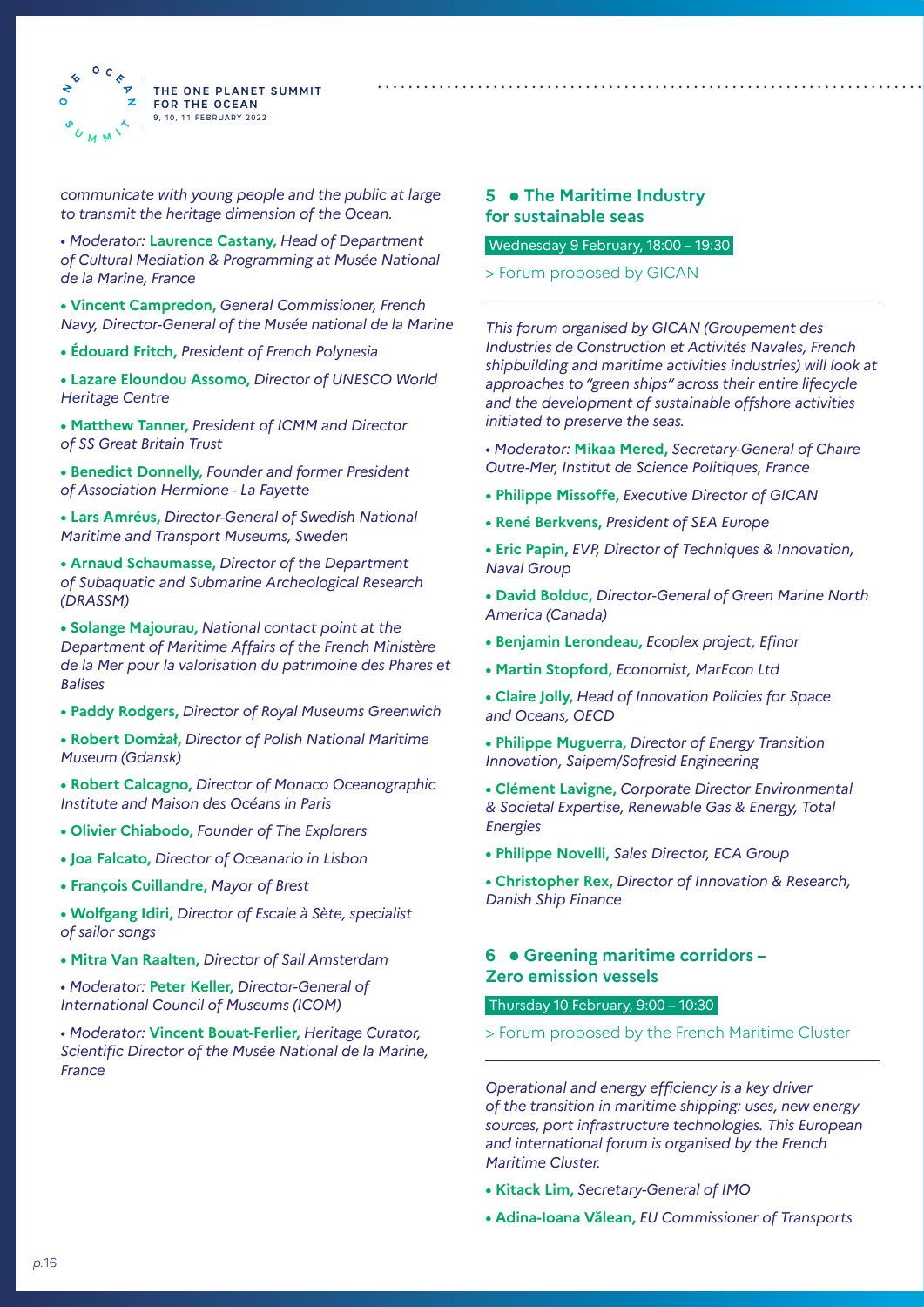**• Frédéric Moncany de Saint-Aignan,** *President of French Maritime Cluster*

- **Matthieu de Tugny,** *CEO, Bureau Veritas*
- **Christine Cabau-Woehrel,** *EVP Assets & Operations, CMA CGM*
- **Philippos Philis,** *President, ECSA*

**• Johannah Christensen,** *CEO, Getting to Zero Coalition, Global Maritime Forum*

**• Pr Lynn Loo,** *President, Global Centre for Maritime Decarbonisation, Singapore*

**• Jean-Emmanuel Sauvée,** *President of Armateurs de France*

*• Alexandre Perra,* **Executive Director, EDF**

**• Victorien Erussard,** *Founder, Captain and CEO, Energy Observer*

**• Martin Jahan,** *Global Business Line Director, Infrastructure Gas & Electricity, Engie*

- **Hervé Gastinel,** *CEO, Compagnie du Ponant*
- **Erwin Penfornis,** *Group VP H2 Energy World Business, Air Liquide*
- **Vincent Rudelle,** *CEO, LMG Marin*

#### **7 Women voices for the Ocean**

Thursday 10 February, 11:00 – 12:30

> Forum proposed by Wista France

*Wista France belongs to an international network of women in high responsibility roles in maritime industries, and promotes the role of women in Ocean protection. This forum is intended to hear their voices.*

*• Monica Medina, Assistant Secretary of State for Oceans and International Environmental & Scientific Affairs, USA*

*• Rym Benzina, Co-President of Forum de la Mer and Founder of La Saison Bleue*

*• Despina Theodosiou, President of WISTA International*

*• Françoise Gaill, Director of Research, CNRS, Vice-President of Ocean & Climate Platform*

**• Dr. Antje Boetius,** *Director of Alfred Wegener Institute (AWI)* 

**• Marie-Sophie Pawlak,** *President of Elles Bougent* 

**• Laurène Niamba,** *Head of Institutional Relations & Legal Affairs, Armateurs de France* 

**• Ley Hoon Quah,** *Director-General, Singapore Maritime & Port Authority* 

*• M***argaret Nakato Katosi,** *Director of World Forum of Fish Harvesters & Fish Workers (WFF) and Coordinator at Katosi Women Development Trust*

- **Samantha Davies,** *Vendée Globe*
- **Delphine O,** *Secretary-General of Forum Generation Equality and Ambassador to the United Nations*

**• Sabine Roux de Bézieux,** *WISTA International Personality of the Year, President of Fondation de la Mer*

#### **8 Resilience of cities and territories**

#### Thursday 10 February, 14:00 – 15:30

*This OOS forum organised by the municipality of Brest and Plateforme Océan-Climat with the support of Bloomberg Philanthropies, will invite local political leaders and elected officials to sign the declaration Sea'ties on Cities and their Territories Tackling Sea Level Rise. This declaration calls for intensifying mitigation and adaptation measures to limit the impacts of sea level rise on cities, communities and their territories.*

- **François Cuillandre,** *Mayor of Brest, France*
- **Carlos Moedas,** *Mayor of Lisbon, Portugal*
- **Dr. Anthony Rea,** *Director, World Meteorological Organisation (WMO)*
- **Romain Troublé,** *President of Plateforme Océan & Climat*
- **Cees Loggen,** *President of CPMR and Regional Minister of Noord-Holland Province*

#### **Mayors and Governors attending in person or online:**

- **Hans-Werner Tovar,** *City Council President, Kiel, Germany*
- **Katarina Luhr,** *Deputy Mayor of Stockholm, Sweden*
- **Jan de Boer,** *Mayor of Den Helder, Netherlands*
- *•* **François Commeinhes,** *Mayor of Sète, France*
- **Ionut Rusu,** *Deputy Mayor of Constanta, Romania*
- **Louis Thébault,** *Mayor of Pleine-Fougères, President of Club des Plus Belles Baies du Monde, France*
- **Nick Kelly,** *Leader of Plymouth City Council, UK (to be confirmed)*
- **Hervé Menchon,** *Deputy Mayor of Marseille, France*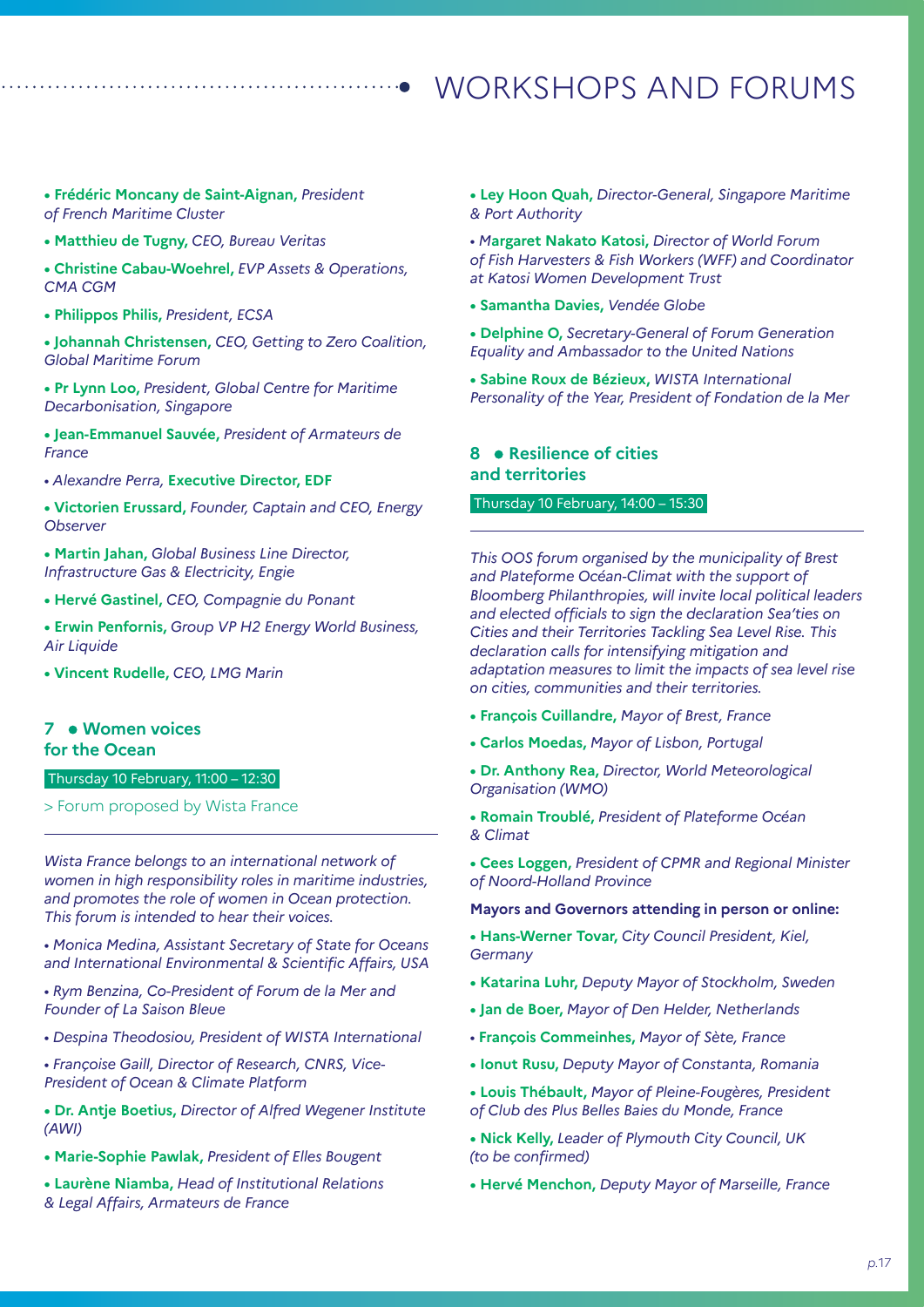

**• Annagiulia Randi,** *Deputy Mayor in charge of European Policies, Economic & Port Activities, Ravenna, Italy*

**• Aurore Asso,** *City Councillor, Sub-Delegate for the Coast, Sea and Ecology, Member of Nice-Côte d'Azur Metropolitan Council, France*

- **Kamel Ben Amara,** *Mayor of Bizerte, Tunisia*
- **Sylvestre Emmou,** *Mayor of Bouët, Abidjan, Côte d'Ivoire*

**• H.E Tunji Bello,** *Honourable Commissioner, Lagos State Ministry of the Environment, Nigeria*

- **Sylvester Turner,** *Mayor of Houston, Texas, USA*
- **Harry Durimel,** *Mayor of Pointe-à-Pitre, Guadeloupe, France*

**• Ana Paula Matos,** *Deputy Mayor & Government Secretary, Salvador, State of Bahia, Brazil*

**• Hideaki Ohmura,** *Governor of Aichi, Japan*

- **Vallop Suwandee,** *Chairman of Advisers to the Governor of Bangkok, Thailand*
- **Anil Kumar,** *Mayor of Cochin, India*
- **Dr. Anies Baswedan,** *Governor of Jakarta, Indonesia*

**• H.E. Mansour Faye,** *Minister of Infrastructure, Land Transports & Disenclavement, Senegal*

#### **9 Large port cities committed to the ecological transition**

Thursday 10 February, 16:00 – 17:30

> Forum proposed by AIVP

*The cities and ports members of the global AIVP/IACP (International Association of Cities and Ports) network are already committed to responding together to the challenges facing all of us. They will share the solutions that they are implementing in their harbour territories to meet these challenges, and will issue a formal call for a strong and determined commitment.*

**• Stéphane Raison,** *Director-General & Chairman of the Management Board, Haropa Port (France)*

- **Tatsuo Yada,** *Mayor of Kobe (Japan) (by video)*
- **Dr. Noritaka Hasegawa,** *Director-General, Port of Kobe (Japan)*
- **Ley Hoon Quah,** *President, Singapore Maritime & Port Authority*
- **Maryan Okeke,** *Department of Pollution Control, Nigeria Port Authority*
- **Juan Miguel de la Torres Ostos** *&* **Edith Tupayachi,**  *Environmental Engineers, National Port Authority of Peru*
- **Hervé Martel,** *Chairman of Management Board, Marseille Fos Port Authority (France)*
- **Emma Cobos,** *Director of Innovation & Business Strategy, Barcelona Port Authority (Spain)*
- **Mario Girard,** *President & CEO, Quebec Port Authority (Canada)*
- **Captain Mohamed Juma Al Shamisi,** *CEO of Abu Dhabi Ports*

#### 10 • Ahoy sailor! **The call of the sea**

#### Thursday 10 February, 18:00 – 19:30

> Forum proposed by UNCL

*No one is in a better position than sailors to testify about the health status of the Ocean the threats and pressures impacting Ocean ecosystems, and to make legitimate recommendations to policy-makers and to the public at large. They are sounding a warning alarm, and call the world leaders to take immediate action, for a determined, consistent, coordinated and sustainable* 

*• Francis Vallat, Honorary President of Institut Français de la Mer and French Maritime Cluster*

#### **With the participation of sailors and navigators:**

*• Olivier de Kersauson, Isabelle Autissier, Eric Loizeau, Patrick Deixonne, Alexia Barrier, Charlie Dalin, Alan Roura, Eric Bellion, François Gabart, Yannick Bestaven, Jimmy Pahun, Roland Jourdain, James Neville, Charlie Enright, Yves Parlier, Lionel Péan,* 

**• Ghislain Bardoux,**

*global initiative.*

- **Dona Bertarelli** *(to be confirmed)*
- **Yan Guichard** *(to be confirmed)*
- **Yvan Bourgnon**
- **Eric Brossier** *(via video)*
- **Blair Tuke** *(via video)*
- **Peter Burling** *(via video)*
- **Damien Grimont**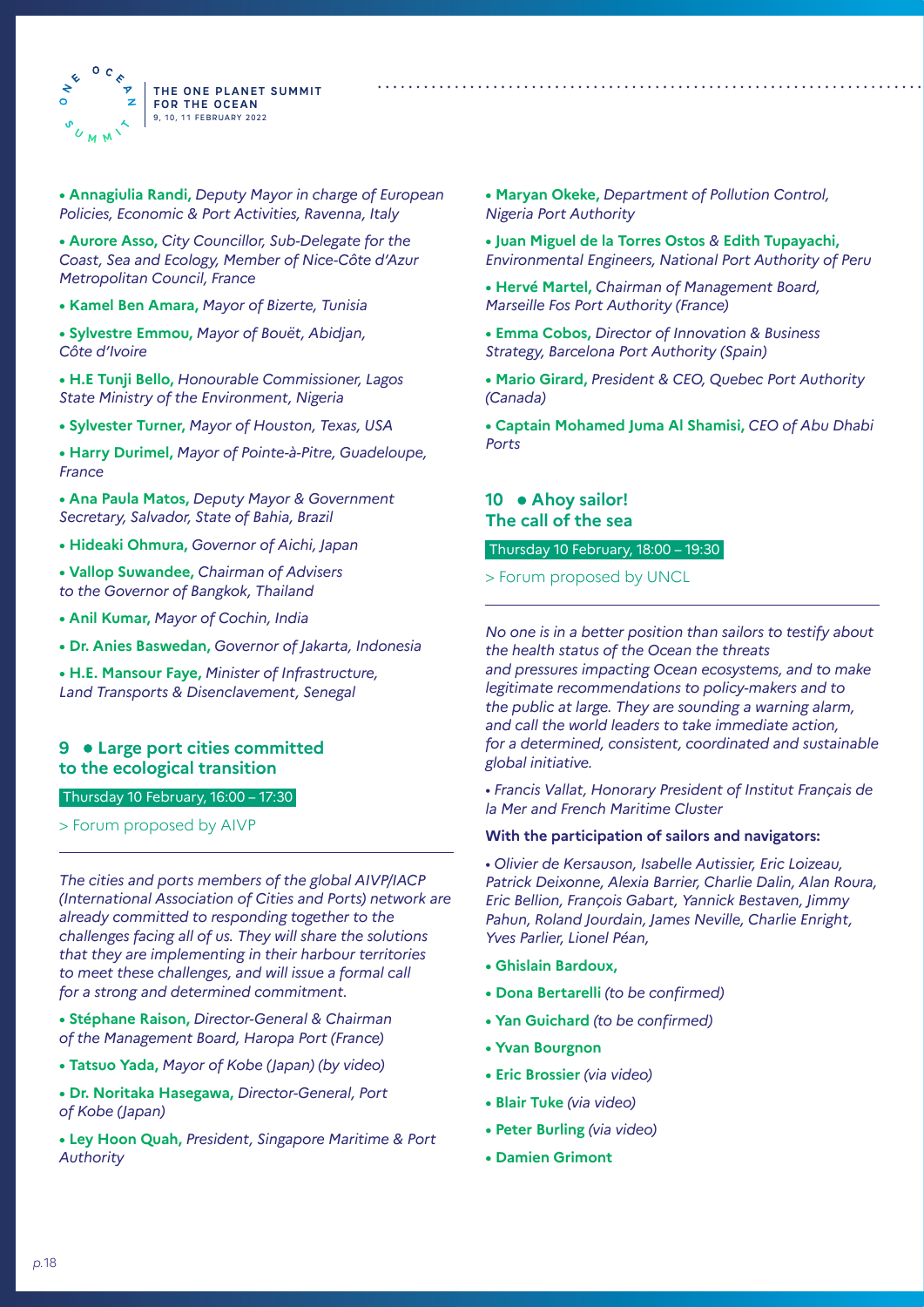- **Maud Fontenoy**
- **Marc Guillemot**
- **Pip Hare**
- **Gérard Petipas**
- **Giancarlo Pedote** *(via video)*

#### **11 • Maritime Regions of Europe -200 million users of the sea**

#### Friday 11 February, 16:00 – 17:30

#### > Forum proposed by CPMR

*At the invitation of the Brittany Regional Council President, the leaders of the European Peripheral Maritime Regions members of the CPMR will report on the issues related to coastal tourism, overexploitation of the Ocean, connectivity, maritime safety, etc.*

**• Loïg Chesnais-Girard,** *President of Brittany Regional Council*

**• Cees Loggen,** *President of CPMR and Regional Minister of Noord-Holland Province*

**• Pierre Karleskind,** *European Parliament Member, Chairman of the Committee on Fisheries* 

**• Virginijus Sinkevičius,** *EU Commissioner for the Environment, Oceans & Fisheries*

**• Iñigo Urkullu Renteria,** *Chairman of Atlantic Arc Commission and President of Basque Government*

**• Valle Miguelez Santiago,** *Vice-President of CPMR for Transport and Regional Minister of Murcia Government*

**• George Alexakis,** *Vice-President of CPMR for Maritime Affairs and Regional Councillor of Crete, in charge of European & International Affairs*

**• Huguette Bello,** *President of Réunion Island Region*

**• Rosa Quintana Carballo,** *Regional Minister of Galicia Government*

**• Heremoana Maamaatuaiahutapu,** *Minister of Culture & Environment of French Polynesia*

**• Pascale Alix-Laborde,** *Regional Councillor for the Environment, Government of Saint Martin*

**• Petros Kokkalis,** *Member of European Parliament, Vice-Chair of SEArica for the Blue Economy, Maritime Industries and Ports (to be confirmed)*

**• Erik Bergvist,** *Member of European Parliament, membre of SEArica*

**• Stéphane Bijoux,** *Member of European Parliament, Member of SEArica* 

#### 12 • Sea Parliaments Forum

Friday 11 February, 15:30 – 18:00

*At the invitation of the President of the French National Assembly, leaders from national parliaments across the world will share their citizens' concerns about maritime challenges.*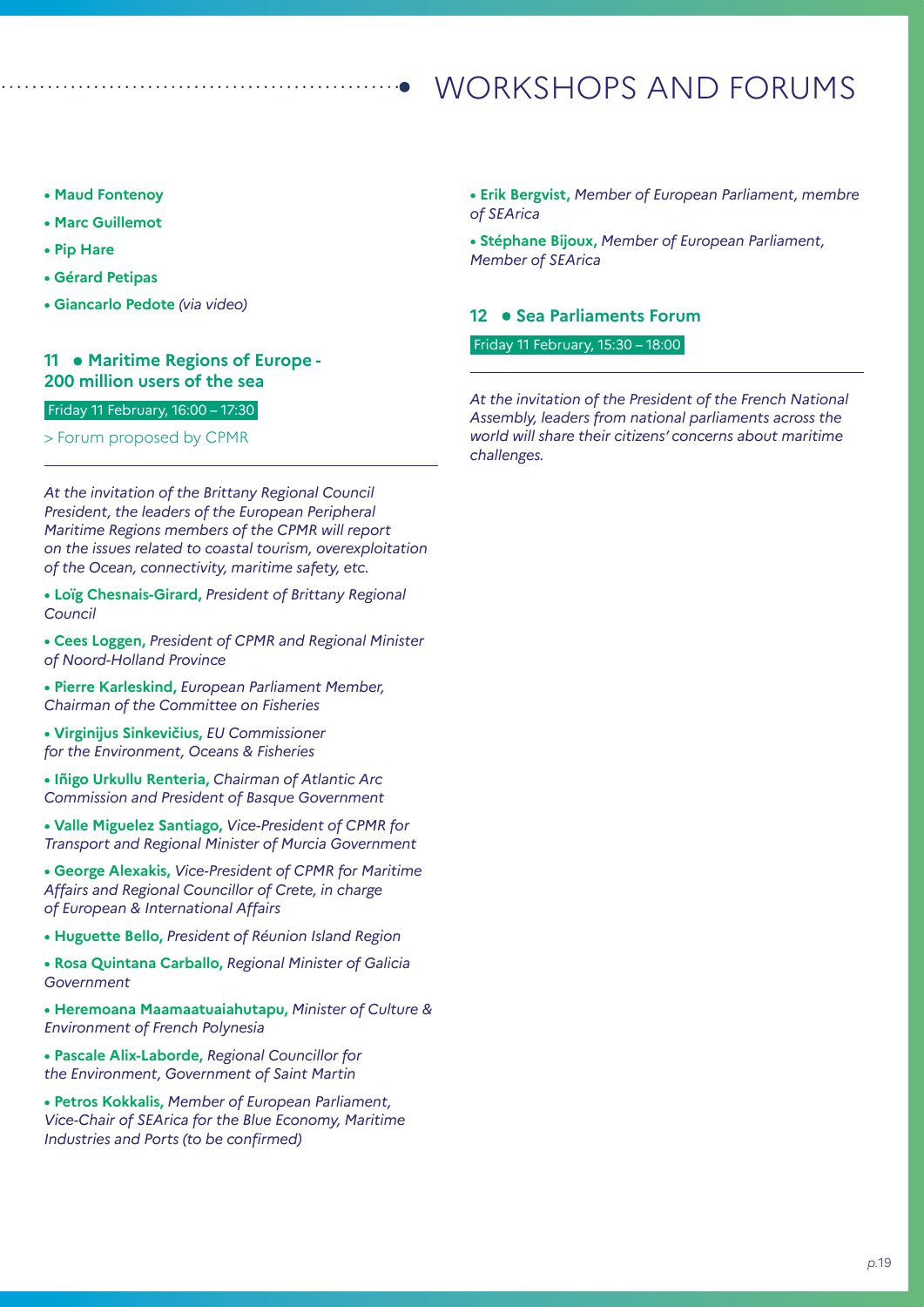**BLUE HOTSPOT is a unique concept proposed by a trio of players to address the issue of extreme events affecting the Ocean: they alert on the ecosystems of greatest biological importance, the least protected and the most seriously endangered in the Ocean world. They launch a call for engagement, and offer solutions to open up new perspectives…**

**Echoing the** *One Ocean Summit* **workshops and forums, this event in the form of short 20-minute conversations are intended to inspire and engage the Summit participants in boosting marine conservation and creating new cooperation initiatives focussed on the Ocean.** 

#### Wednesday 9 February

 $0<sub>c</sub>$  $\frac{1}{\sqrt{2}}$  $\mathbf{z}$ 

 $U_{M,M}$ 

**10:45 - Sustainable stewardship of deep seas:** *with Denis Robin, SG Mer advisor to the Prime Minister, François Chartier, Greenpeace France, and Jessica Battle, WWF, Head of the initiative No Deep Seabed Mining dialogue with Peggy Kalas, Director of High Seas Alliance*

**13:30 - Stop accidental marine pollutions!** *Emergency response and prevention measures. With Christophe Logette, Director of Cèdre, Kitack Lim, Secretary-General of IMO* 

**15:30 - Actions to combat overfishing and by-catches** *with Paul Watson, Founder of Sea Shepherd, Lamya Essemlali, President of Sea Shepherd France, a dialogue with François Houllier, Director-General of IFREMER and Dominique Leglu, journalist at Sciences et Avenir*

#### Thursday 10 February / With LE POINT

> interviews by Christophe Ono-dit-Biot

**10:45 - Sounds of the Sea: Keep the noise down!** *Announcement of a unique project to combat acoustic pollution at sea and its impacts on marine biodiversity in the Indian Ocean by Joe Walston, VP of WCS Global Conservation Programme (Wildlife Conservation Society), Stéphanie Bouziges-Eschmann, Secretary-General of Fond Français pour l'Environnement Mondial (FFEM) and Carl Bois, Brest start-up Quiet Ocean*

**13:30 - Protecting 30% of the Ocean by 2030, is it a realistic target?** *With Monica Medina, US Assistant Secretary of State for Oceans and International Environmental & Scientific Affairs, Torsten Thiele, CEO Global Ocean Trust, and Masha Kalinina, PEW Charitable Trust* 

**15:30 - Sea our Future: When** *the Ocean inspires art, science and technology. With Francesca Thyssen-Bornemisza, Marcus Reimann, Director of Ocean Academy TBA21, a dialogue with Jacques Rougerie (architect of the sea), and Patricia Ricard, President of Paul Ricard Oceanographic Institute*

**17:45 - Fears and hopes for the Pacific.** *With Pascal Lamy, President of Paris Peace Forum, Henry Puna, Secretary-General of Pacific Islands Forum, and Kosi Latu, Deputy Director-General of Pacific Regional Environment Programme (SPREP)*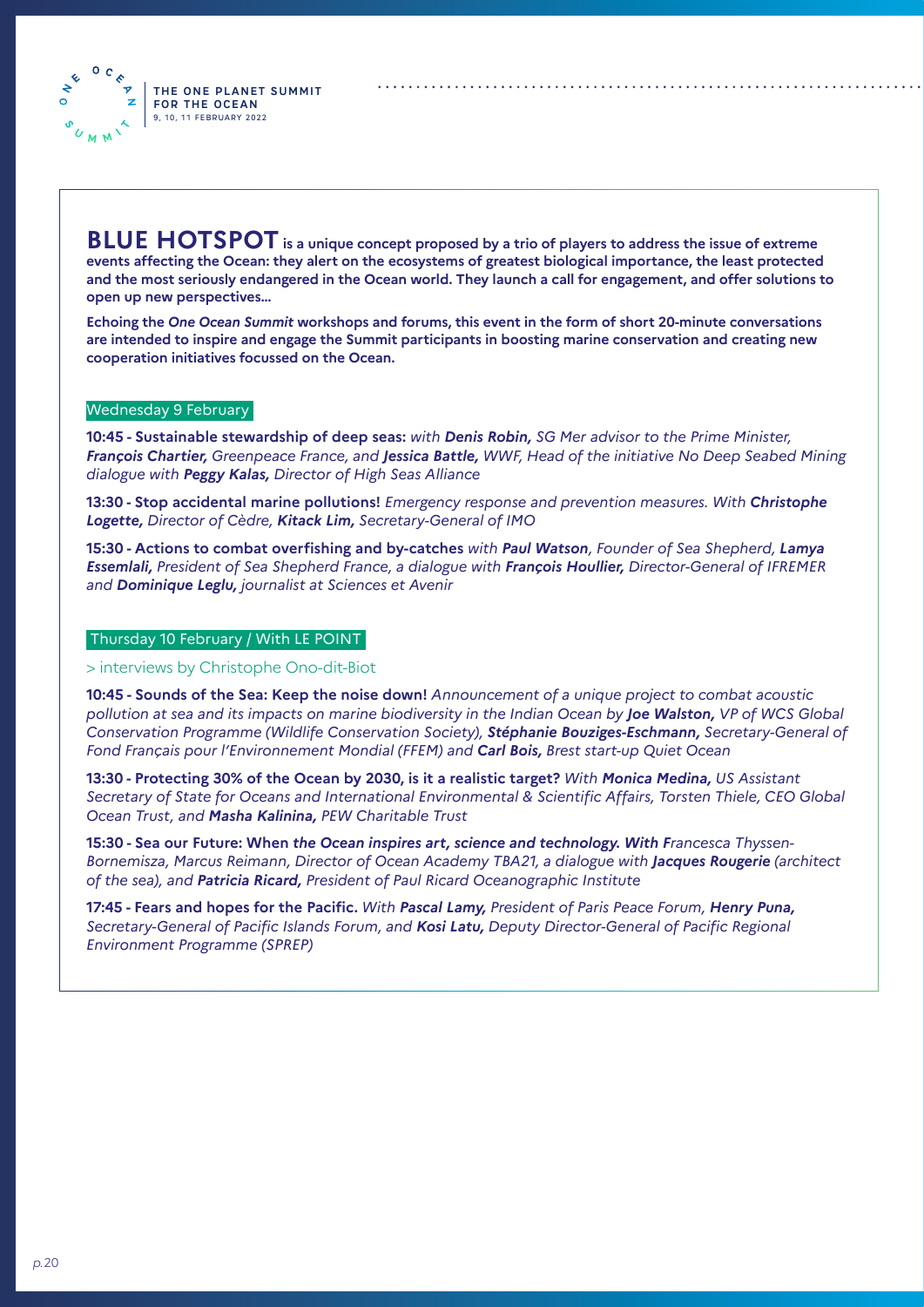# BREST EVENTS

### **One Ocean Summit Pavilion**

**OOS PAVILION IN BREST HOSTED BY OCEANOPOLIS**

**Oceanopolis & 70.8, the National Centre of Scientific Culture dedicated to the Ocean will host the OOS Pavilion in Brest: meetings, discussions, conferences are on the agenda to change the public's outlook on the Ocean**

**OCÉANOPOLIS** - PORT DU MOULIN BLANC Access information at **oceanopolis.com**

#### Tuesday 8 February

*15:00 – Discussions about OOS goals organised by Oceanopolis and Plateforme Ocean & Climat (POC)*

#### Wednesday 9 February

*114:00 – Roundtable "Ocean, Science and Society: from knowledge to citizenship" co-organised with the Museum National d'Histoire Naturelle (MNHN)*

*17:00 – Conference "Regards croisés d'explorateurs sur l'océan: aventurier, spationaute et navigateur" organised by Oceanopolis Acts*

#### Thursday 10 February

*14:00 - Roundtable "L'image au service de l'Ocean" organised by Oceanopolis, Office Français de la Biodiversité (OFB) and Collectif Argos*

*18:30 – Participatory conference on governance of the high seas and biodiversity protection, organised by the University of Western Brittany (UBO),*  *Oceanopolis, Fonds Français pour l'Environnement Mondial (FFEM), Office Français de la Biodiversité (OFB) and Infusion association.*

#### Friday 11 February

*Discussions on the OSS conclusions and review, organised by Oceanopolis.*

#### Wednesday 9 to Friday 11 February 2022

*Meetings with experts for exchanges on key OOS topics – Mini-conferences – Educational game space for children*

*Exhibit AMER on the capture of the Ocean and its resources by human beings - Port du Moulin Blanc - organised by Collectif Argos, Office Français de la Biodiversité (OFB) and Oceanopolis.*

*Photo exhibit by French and Quebec university students in marine science, organised by the Institut France Québec Maritime (IFQM) and Oceanopolis.*

#### **70.8** – ATELIER DES CAPUCINS

#### Tuesday 8 to Friday 11 February

*Private visit of the gallery of maritime innovations to discover the different OSS topics.* 

**CONTACT:** Marie Rozec, Director Marketing et Communication, **contact@oceanopolis.com**

### **One Ocean Summit University**

**THE UNIVERSITY OF WESTERN BRITTANY (UBO) MOBILISES STUDENTS AND YOUNG RESEARCHERS IN MARINE AND COASTAL SCIENCE**

#### Monday 7 February to Friday 11 February 2022

*The University of Brest has invited science students and young researchers worldwide to contribute to the global agenda on education and research in Ocean and coastal sciences. Based on the outcome of this on-line consultation and the OOS workshops, a contribution to the UN Decade of Ocean Science for Sustainable Development will be presented to the UN Ocean Conference held in Lisbon in June 2022.*

**CONTACT:** Denis Bailly, Coordinator Ocean University Initiative and Yves-Marie Paulet, Vice-President Seas, University of Brest, I*nstitut Universitaire Européen de la mer* (IUEM), **contact@ocean-univ.org**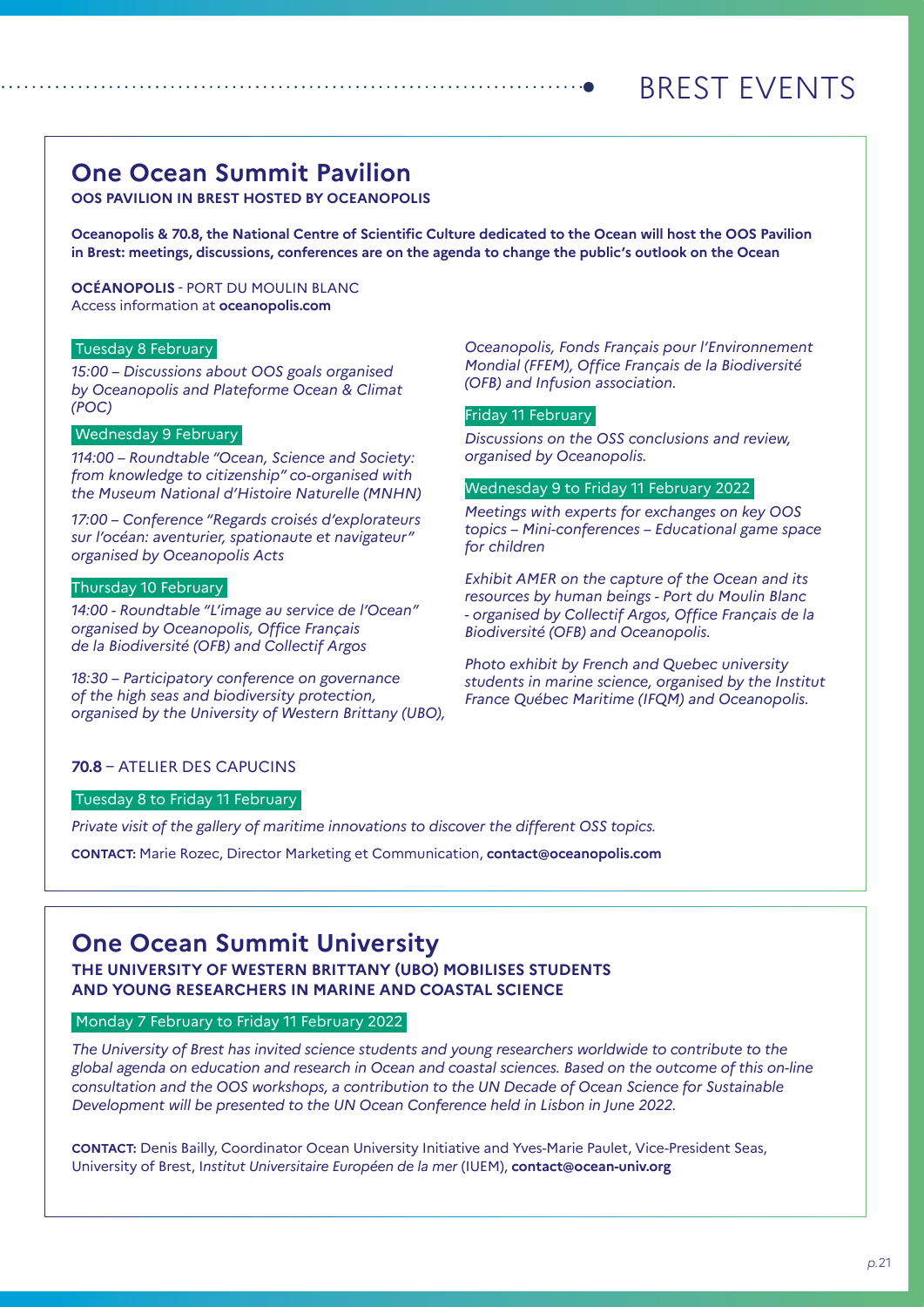

### **Europe at the core of the Summit**

#### **• MEETING OF EUROPEAN CLUSTERS (by invitation only, OOS delegates)**

#### Wednesday 9 February, 11:00-12:30

Atelier des Capucins

*The One Ocean Summit is an opportunity for the European Network of Maritime Clusters (ENMC) to meet and assess the expertise cumulated over the past decades and to look at new opportunities to respond to the new Ocean challenges.*

**CONTACT: contact@cluster-maritime.fr**

#### **• PRESENTATION OF THE EU MISSION "REGENERATING OUR OCEAN AND WATERS BY 2030"**

#### Wednesday 9 February – 14:00

Online event

*The European Commission organises an on-line event jointly with Member States, regional representatives and the major regional networks.*

*The event is intended to kick off and organise discussions with the Members States, the Regions and the main stakeholders to co-build a charter of implementation and commitments for the EU Mission "Regenerating our Ocean and Waters by 2030". The Charter will be signed between the European Commission, the Member States, representatives from third-party countries and the Regions who all commit to adopt policies and cooperate, align and mobilise resources and activities in order to achieve the three specific goals and targets of the Mission.*

**CONTACTS:** Elisabetta Balzi, Head of Unit, European Commission, DG Research & Innovation, **elisabetta.balzi@ec.europa.eu**

Magdalena Andreea Strachinescu Olteanu, European Commission, DG MARE, **Magdalena-Andreea.strachinescu-olteanu@ec.europa.eu** 

### **Le Musée national de la Marine à Brest VISITS OF MUSÉE NATIONAL DE LA MARINE IN BREST**

#### Tuesday 8 February to Saturday 12 February

*The One Ocean Summit delegates will have free access every day to the collections of the Musée de la Marine, the Brest museum depicting several centuries of naval history, while enjoying a spectacular view on the harbour.*

*Delegates can also visit the Ateliers des Capucins to discover the dinghy of Emperor Napoléon Bonaparte in front of the entrance to the "70.8" gallery of maritime innovations. A priceless heritage and testimonial of French maritime excellence, the Emperor's Dinghy is a strong and emotional symbol of the unfailing link uniting the French people to their maritime history.*

### **One Ocean Invisible Life**

Wednesday 9 & Thursday 10 February, 9:00-12:00 & 14:00-18:00

#### Friday 11 February 9:00-12:00

*The Institut de l'Océan of Alliance Sorbonne University, the National Navy and Plankton Planet invite the public to discover the invisible life in the Ocean.*

**CONTACT :**  Sébastien Goulard, **sebastien.goulard@sorbonne-universite.fr RESERVATION :** 

**https://my.weezevent.com/one-ocean invisible-life**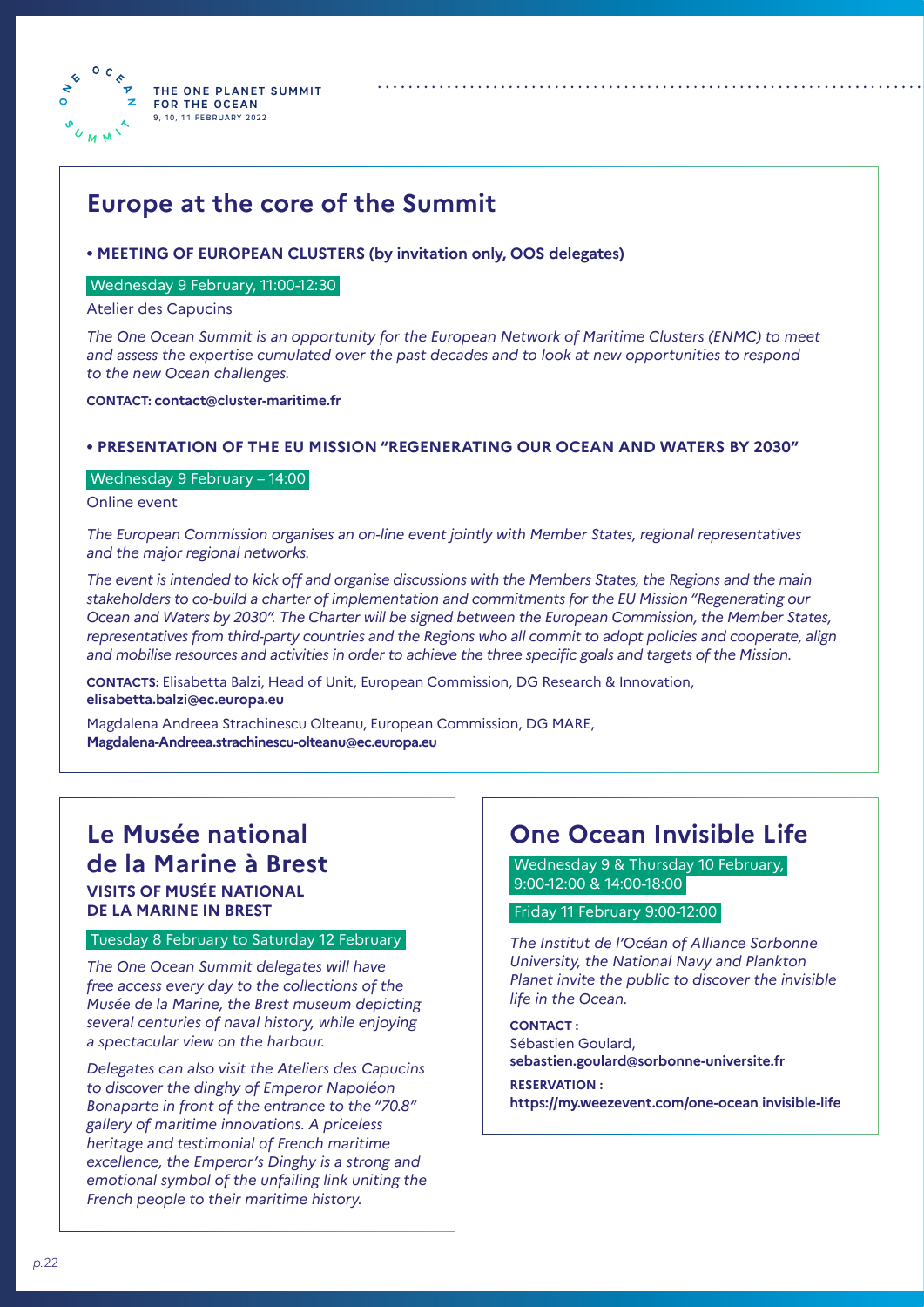# BREST EVENTS

### **Waves of Change Coalition**

#### Wednesday 9 February – 18:00-21:00

Venue to be confirmed

*A 3-hour evening discussion panel in partnership with Bluenove, to boost our collective intelligence and encourage synergies between private, public and scientific stakeholders who propose high-potential solutions, projects and initiatives to preserve and restore the Ocean and our Blue Planet.*

#### **CONTACTS:**

Karine Tanguy, **karine.wocf@gmail.com** Audrey Reisdorffer, **areisdorffer@yahoo.fr**

### **S-100: A new standard for safe navigation and Ocean protection**

#### Wednesday 9 February, 11:00- 12:30

Salle des Assemblées, CCIMBO headquarters

*The "S-100» standard is the new IHO standard describing the environment for digital navigation, adopted by the International Maritime Organisation. A digital revolution in the maritime sector, providing answers to both the challenges of modern «e-navigation» and the sustainable development of maritime activities. Its adoption on an international scope requires an effort of coordinated cooperation. How can we contribute to this effort?*

*Forum organised under the patronage of the International Hydrographic Organisation (IHO) by the Shom, the CCIMBO (Chamber of Commerce and Industry of Brest West Brittany) and partners of a pathfinder European project on «Blue Ports».*

**PROGRAMME: https://www.s-100-a-standard-for-the-ocean.fr**

**REGISTRATION: https://form.jotform.com/220282529839362**

**CONTACT: contact@S-100-a-standard-for-the-ocean.fr**

### **Orange Marine**

#### Wednesday 9 & Thursday 10 February, 10:30, 15:30, 17:30

*Orange Marine invites OOS delegates to:*

*• A tour of its cable-laying ship Le Pierre de Fermat.*

*• A tour of its naval base, with a warehouse storing several hundred kilometres of cables used to repair submarine cables in the Atlantic/English Channel/North Sea zone, along with an optical fibre jointing lab combining all technologies used around the world.*

**CONTACT: communication.orange-marine@orange.com**

### **Ocean Risk and Resilience Action Alliance**

#### Wednesday 9 February, 14:00 - 16:30

Online event - By invitation

*The forum organised by ORRAA will gather business leaders from the finance and insurance sectors, together with government officials and representatives of civil society who will look at ways to set up a global financing architecture to fund Ocean-related projects. ORRAA, the Ocean Risk and Resilience Action Alliance, has undertaken research in 2021 under the leadership of Palladium Impact Capital, and will present the concept underlying the "Sea Change Impact Finance Facility".*